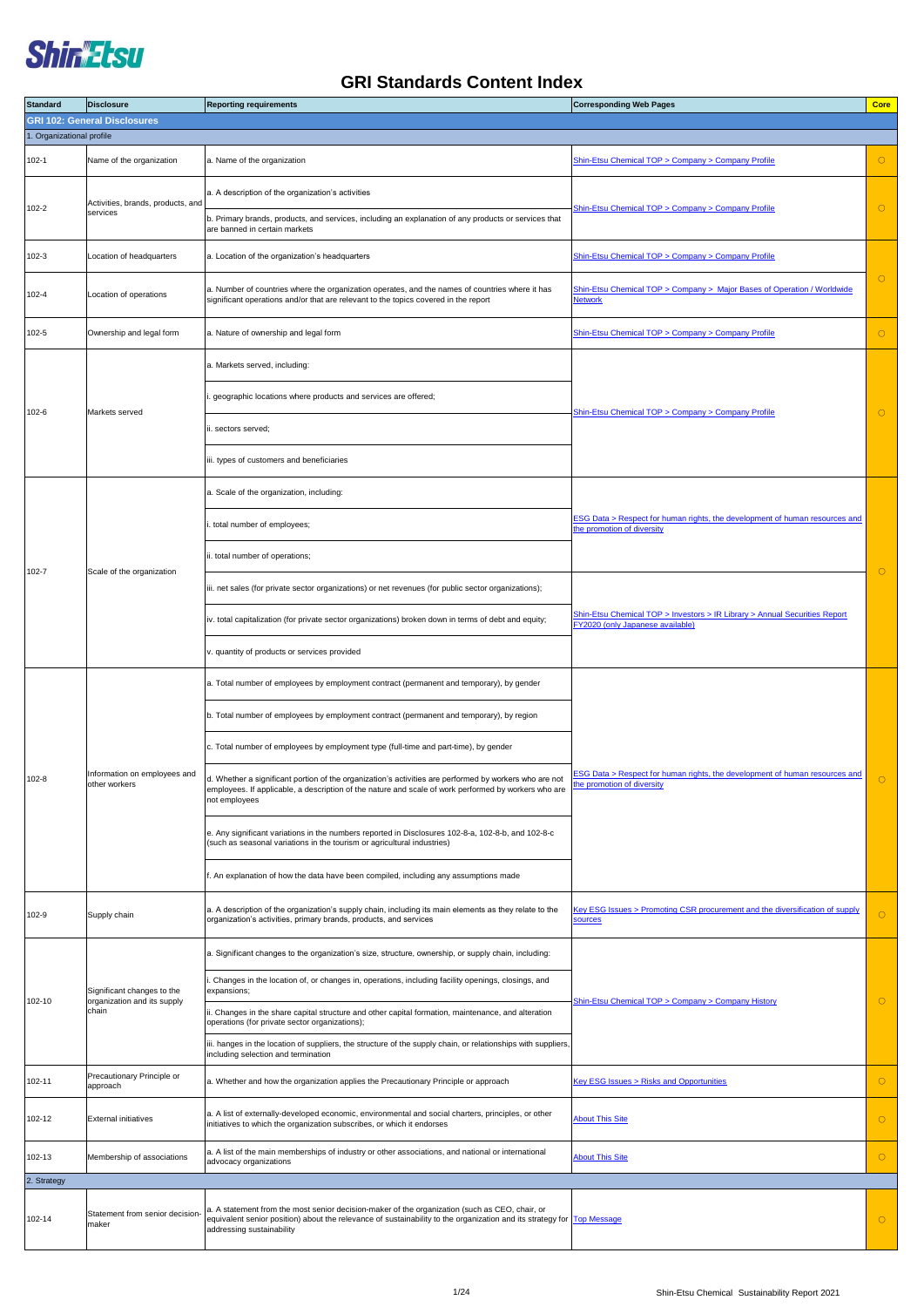

| <b>Standard</b>         | Disclosure                                                                          | <b>Reporting requirements</b>                                                                                                                                   | <b>Corresponding Web Pages</b>                                                                                                       | <b>Core</b> |
|-------------------------|-------------------------------------------------------------------------------------|-----------------------------------------------------------------------------------------------------------------------------------------------------------------|--------------------------------------------------------------------------------------------------------------------------------------|-------------|
| 102-15                  | Key impacts, risks, and<br>opportunities                                            | a. A description of key impacts, risks, and opportunities                                                                                                       | <b>Key ESG Issues &gt; Risks and Opportunities</b>                                                                                   |             |
|                         |                                                                                     |                                                                                                                                                                 | Shin-Etsu Chemical TOP > Investors > IR Library > Annual Securities Report<br>FY2020 (only Japanese available)                       |             |
| 3. Ethics and integrity |                                                                                     |                                                                                                                                                                 |                                                                                                                                      |             |
| 102-16                  | Values, principles, standards,<br>and norms of behavior                             | a. A description of the organization's values, principles, standards, and norms of behavior                                                                     | Management > Shin-Etsu Group Business Principle / Basic ESG Policy                                                                   | $\bigcirc$  |
|                         |                                                                                     | a. A description of internal and external mechanisms for:                                                                                                       |                                                                                                                                      |             |
| 102-17                  | Mechanisms for advice and<br>concerns about ethics                                  | seeking advice about ethical and lawful behavior, and organizational integrity;                                                                                 | Key ESG Issues > The foundation of all activities: legal compliance, fair<br>corporate activities                                    |             |
|                         |                                                                                     | i. reporting concerns about unethical or unlawful behavior, and organizational integrity                                                                        |                                                                                                                                      |             |
| 4. Governance           |                                                                                     |                                                                                                                                                                 |                                                                                                                                      |             |
| 102-18                  | Governance structure                                                                | a. Governance structure of the organization, including committees of the highest governance body                                                                | Management > Corporate Governance > Corporate Governance System                                                                      | $\circ$     |
|                         |                                                                                     | b. Committees responsible for decision-making on economic, environmental, and social topics                                                                     |                                                                                                                                      |             |
| 102-19                  | Delegating authority                                                                | a. Process for delegating authority for economic, environmental, and social topics from the highest<br>governance body to senior executives and other employees |                                                                                                                                      |             |
| 102-20                  | Executive-level responsibility for<br>economic, environmental, and<br>social topics | a. Whether the organization has appointed an executive-level position or positions with responsibility<br>for economic, environmental, and social topics        | Management > Shin-Etsu Group Business Principle∕Basic ESG Policy > ESG<br><b>Promotion Structure</b>                                 |             |
|                         |                                                                                     | b. Whether post holders report directly to the highest governance body                                                                                          | Shin-Etsu Chemical TOP > Corporate Information > Organization > Board of<br><b>Directors</b>                                         |             |
| 102-21                  | Consulting stakeholders on<br>economic, environmental, and<br>social topics         | a. Processes for consultation between stakeholders and the highest governance body on economic,<br>environmental, and social topics                             | Management > Shin-Etsu Group Business Principle / Basic ESG Policy > ESG<br><b>Promotion Structure</b>                               |             |
|                         |                                                                                     | b. If consultation is delegated, describe to whom it is delegated and how the resulting feedback is<br>provided to the highest governance body                  | Key ESG Issues > Accurate and timely information disclosure and<br>communication with stakeholders > Communication with Stakeholders |             |
|                         |                                                                                     | a. Composition of the highest governance body and its committees by:                                                                                            |                                                                                                                                      |             |
|                         |                                                                                     | executive or non-executive;                                                                                                                                     | Management > Corporate Governance > Corporate Governance System                                                                      |             |
|                         |                                                                                     | ii. independence;                                                                                                                                               |                                                                                                                                      |             |
|                         |                                                                                     | iii. tenure on the governance body;                                                                                                                             |                                                                                                                                      |             |
| 102-22                  | Composition of the highest<br>governance body and its<br>committees                 | iv. number of each individual's other significant positions and commitments, and the nature of the<br>commitments;                                              |                                                                                                                                      |             |
|                         |                                                                                     | v. gender;                                                                                                                                                      |                                                                                                                                      |             |
|                         |                                                                                     | vi. membership of under-represented social groups;                                                                                                              | Management > Corporate Governance > Corporate Governance Report                                                                      |             |
|                         |                                                                                     | vii. competencies relating to economic, environmental, and social topics;                                                                                       |                                                                                                                                      |             |
|                         |                                                                                     | viii. stakeholder representation                                                                                                                                |                                                                                                                                      |             |
|                         |                                                                                     | a. Whether the chair of the highest governance body is also an executive officer in the organization                                                            |                                                                                                                                      |             |
| 102-23                  | Chair of the highest governance<br>body                                             | b. If the chair is also an executive officer, describe his or her function within the organization's<br>management and the reasons for this arrangement         | Management > Corporate Governance > Corporate Governance Report                                                                      |             |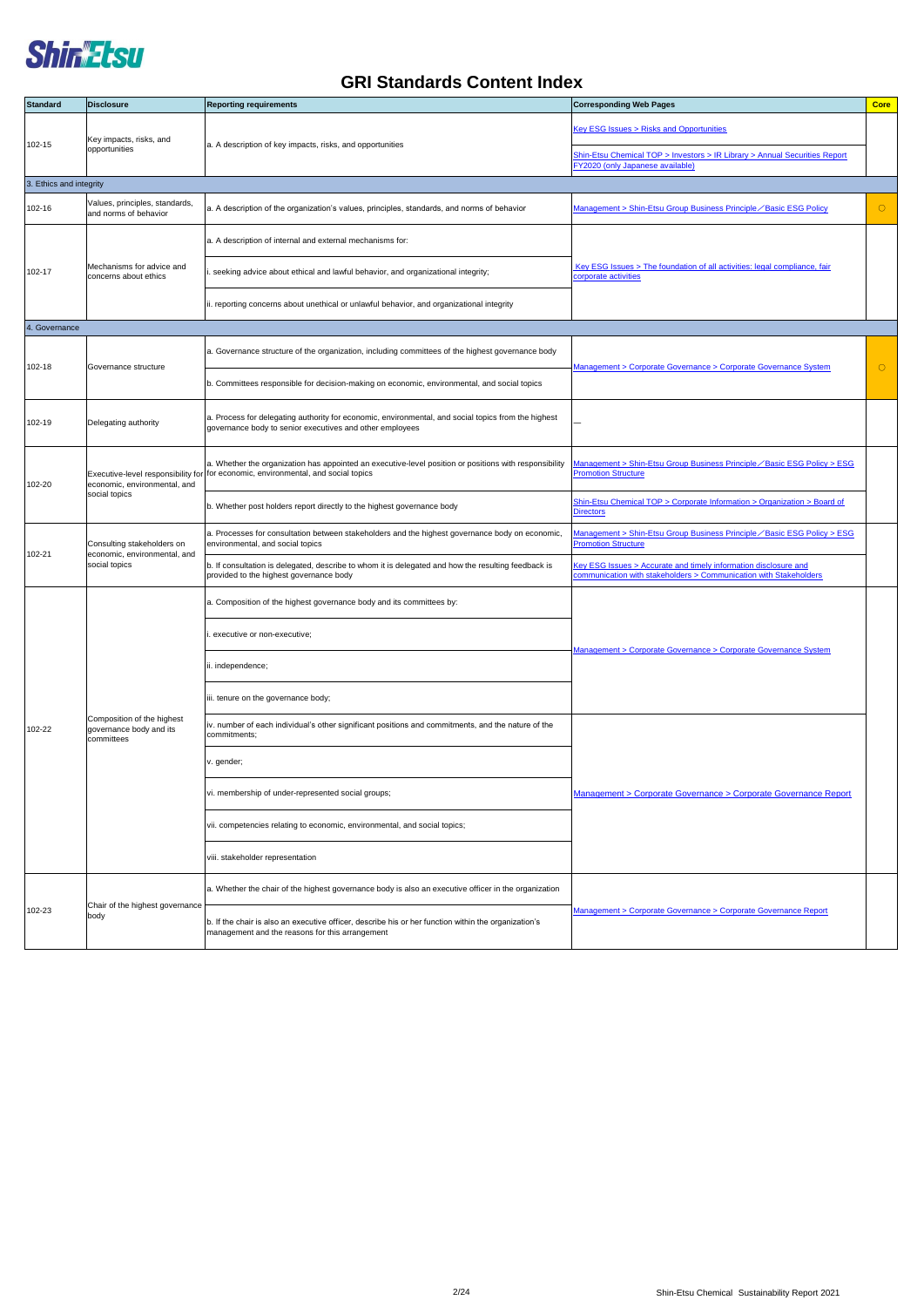

| <b>Standard</b> | <b>Disclosure</b>                                              | <b>Reporting requirements</b>                                                                                                                                                                                                                      | <b>Corresponding Web Pages</b>                                                                                                                   | <b>Core</b> |
|-----------------|----------------------------------------------------------------|----------------------------------------------------------------------------------------------------------------------------------------------------------------------------------------------------------------------------------------------------|--------------------------------------------------------------------------------------------------------------------------------------------------|-------------|
|                 |                                                                | a. Nomination and selection processes for the highest governance body and its committees                                                                                                                                                           |                                                                                                                                                  |             |
|                 |                                                                | b. Criteria used for nominating and selecting highest governance body members, including whether<br>and how:                                                                                                                                       |                                                                                                                                                  |             |
| 102-24          | Nominating and selecting the                                   | . stakeholders (including shareholders) are involved;                                                                                                                                                                                              | <b>Corporate Governance &gt; Corporate Governance Report</b>                                                                                     |             |
|                 | highest governance body                                        | ii. diversity is considered;                                                                                                                                                                                                                       |                                                                                                                                                  |             |
|                 |                                                                | iii. independence is considered;                                                                                                                                                                                                                   |                                                                                                                                                  |             |
|                 |                                                                | iv. expertise and experience relating to economic, environmental, and social topics are considered                                                                                                                                                 |                                                                                                                                                  |             |
|                 |                                                                | a. Processes for the highest governance body to ensure conflicts of interest are avoided and<br>managed                                                                                                                                            |                                                                                                                                                  |             |
|                 |                                                                | b. Whether conflicts of interest are disclosed to stakeholders, including, as a minimum:                                                                                                                                                           | Management > Corporate Governance > Internal Control System and Operational<br><b>Audit</b>                                                      |             |
| 102-25          | Conflicts of interest                                          | Cross-board membership;                                                                                                                                                                                                                            |                                                                                                                                                  |             |
|                 |                                                                | ii. Cross-shareholding with suppliers and other stakeholders;                                                                                                                                                                                      |                                                                                                                                                  |             |
|                 |                                                                | iii. Existence of controlling shareholder;                                                                                                                                                                                                         | Shin-Etsu Chemical TOP > Investors > IR Library > Annual Securities Report<br>FY2020 (only Japanese available)                                   |             |
|                 |                                                                | iv. Related party disclosures                                                                                                                                                                                                                      |                                                                                                                                                  |             |
| 102-26          | Role of highest governance<br>body in setting purpose, values, | a. Highest governance body's and senior executives' roles in the development, approval, and<br>updating of the organization's purpose, value or mission statements, strategies, policies, and goals                                                | <b>Top Message</b>                                                                                                                               |             |
|                 | and strategy                                                   | related to economic, environmental, and social topics                                                                                                                                                                                              | Management > Shin-Etsu Group Business Principle Basic ESG Policy                                                                                 |             |
| 102-27          | governance body                                                | Collective knowledge of highest  a. Measures taken to develop and enhance the highest governance body's collective knowledge of<br>economic, environmental, and social topics                                                                      |                                                                                                                                                  |             |
|                 |                                                                | a. Processes for evaluating the highest governance body's performance with respect to governance<br>of economic, environmental, and social topics                                                                                                  | Management > Corporate Governance > Officers' Remuneration Committee                                                                             |             |
|                 |                                                                | b. Whether such evaluation is independent or not, and its frequency                                                                                                                                                                                |                                                                                                                                                  |             |
| 102-28          | Evaluating the highest<br>governance body's performance        | c. Whether such evaluation is a self-assessment                                                                                                                                                                                                    |                                                                                                                                                  |             |
|                 |                                                                | d. Actions taken in response to evaluation of the highest governance body's performance with respect<br>to governance of economic, environmental, and social topics, including, as a minimum, changes in<br>membership and organizational practice | Management > Corporate Governance > Corporate Governance Report                                                                                  |             |
| 102-29          | Identifying and managing<br>economic, environmental, and       | a. Highest governance body's role in identifying and managing economic, environmental, and social<br>topics and their impacts, risks, and opportunities - including its role in the implementation of due<br>diligence processes                   | Shin-Etsu Group Key ESG Issues > Specifying Key ESG Issues                                                                                       |             |
|                 | social impacts                                                 | b. Whether stakeholder consultation is used to support the highest governance body's identification<br>and management of economic, environmental, and social topics and their impacts, risks, and<br>opportunities                                 | Shin-Etsu Chemical TOP > Investors > IR Library > Annual Securities Report<br><b>FY2020 (only Japanese available)</b>                            |             |
| 102-30          | <b>Effectiveness of risk</b><br>management processes           | a. Highest governance body's role in reviewing the effectiveness of the organization's risk<br>management processes for economic, environmental, and social topics                                                                                 |                                                                                                                                                  |             |
| 102-31          | Review of economic,                                            | a. Frequency of the highest governance body's review of economic, environmental, and social topics<br>environmental, and social topics and their impacts, risks, and opportunities                                                                 | Management > Shin-Etsu Group Business Principle / Basic ESG Policy > ESG<br><b>Promotion Structure</b>                                           |             |
| 102-32          | in sustainability reporting                                    | Highest governance body's role  a. The highest committee or position that formally reviews and approves the organization's<br>sustainability report and ensures that all material topics are covered                                               | $\overline{\phantom{0}}$                                                                                                                         |             |
| 102-33          |                                                                | Communicating critical concerns a. Process for communicating critical concerns to the highest governance body                                                                                                                                      | <b>Management &gt; Corporate Governance</b><br>Key ESG Issues > The foundation of all activities: legal compliance, fair<br>corporate activities |             |
|                 |                                                                | a. Total number and nature of critical concerns that were communicated to the highest governance<br>body                                                                                                                                           |                                                                                                                                                  |             |
| 102-34          | Nature and total number of<br>critical concerns                | b. Mechanism(s) used to address and resolve critical concerns                                                                                                                                                                                      |                                                                                                                                                  |             |
|                 |                                                                |                                                                                                                                                                                                                                                    |                                                                                                                                                  |             |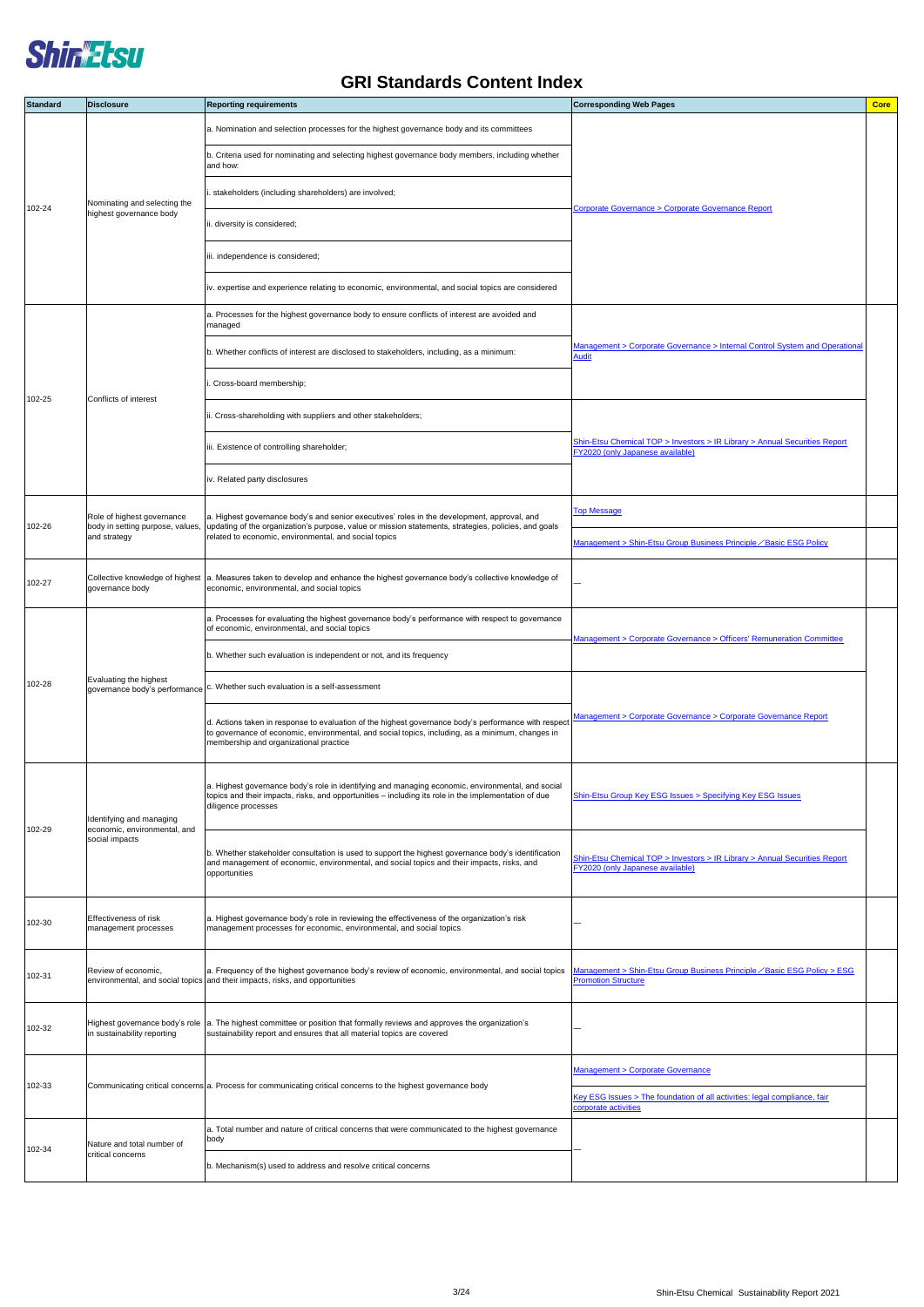

| <b>Standard</b>           | <b>Disclosure</b>                                         | <b>Reporting requirements</b>                                                                                                                                                                                                                                                                                           | <b>Corresponding Web Pages</b>                                                                                 | <b>Core</b> |
|---------------------------|-----------------------------------------------------------|-------------------------------------------------------------------------------------------------------------------------------------------------------------------------------------------------------------------------------------------------------------------------------------------------------------------------|----------------------------------------------------------------------------------------------------------------|-------------|
|                           |                                                           | a. Remuneration policies for the highest governance body and senior executives for the following<br>types of remuneration:                                                                                                                                                                                              |                                                                                                                |             |
|                           |                                                           | Fixed pay and variable pay, including performance-based pay, equity-based pay, bonuses, and<br>deferred or vested shares;                                                                                                                                                                                               |                                                                                                                |             |
|                           |                                                           | ii. Sign-on bonuses or recruitment incentive payments;                                                                                                                                                                                                                                                                  | Management > Corporate Governance > Officers' Remuneration Committee                                           |             |
| 102-35                    | Remuneration policies                                     | iii. Termination payments;                                                                                                                                                                                                                                                                                              |                                                                                                                |             |
|                           |                                                           | iv. Clawbacks;                                                                                                                                                                                                                                                                                                          |                                                                                                                |             |
|                           |                                                           | v. Retirement benefits, including the difference between benefit schemes and contribution rates for<br>the highest governance body, senior executives, and all other employees                                                                                                                                          | Shin-Etsu Chemical TOP > Investors > IR Library > Annual Securities Report<br>FY2020 (only Japanese available) |             |
|                           |                                                           | b. How performance criteria in the remuneration policies relate to the highest governance body's and<br>senior executives' objectives for economic, environmental, and social topics                                                                                                                                    |                                                                                                                |             |
|                           |                                                           | a. Process for determining remuneration                                                                                                                                                                                                                                                                                 | <b>Management &gt; Corporate Governance &gt; Officers' Remuneration Committee</b>                              |             |
| 102-36                    | Process for determining<br>remuneration                   | b. Whether remuneration consultants are involved in determining remuneration and whether they are<br>independent of management                                                                                                                                                                                          | Shin-Etsu Chemical TOP > Investors > IR Library > Annual Securities Report                                     |             |
|                           |                                                           | c. Any other relationships that the remuneration consultants have with the organization                                                                                                                                                                                                                                 | FY2020 (only Japanese available)                                                                               |             |
| 102-37                    | Stakeholders' involvement in<br>remuneration              | a. How stakeholders' views are sought and taken into account regarding remuneration                                                                                                                                                                                                                                     | Management > Corporate Governance > Officers' Remuneration Committee                                           |             |
|                           |                                                           | b. If applicable, the results of votes on remuneration policies and proposals                                                                                                                                                                                                                                           |                                                                                                                |             |
| 102-38                    | Annual total compensation ratio                           | a. Ratio of the annual total compensation for the organization's highest-paid individual in each country<br>of significant operations to the median annual total compensation for all employees (excluding the<br>highest-paid individual) in the same country                                                          |                                                                                                                |             |
| 102-39                    | Percentage increase in annual<br>total compensation ratio | a. Ratio of the percentage increase in annual total compensation for the organization's highest-paid<br>individual in each country of significant operations to the median percentage increase in annual total<br>compensation for all employees (excluding the highest-paid individual) in the same country            |                                                                                                                |             |
| 5. Stakeholder engagement |                                                           |                                                                                                                                                                                                                                                                                                                         |                                                                                                                |             |
| 102-40                    | List of stakeholder groups                                | a. A list of stakeholder groups engaged by the organization                                                                                                                                                                                                                                                             | Shin-Etsu Group Key ESG Issues > Specifying Key ESG Issues                                                     | $\bigcirc$  |
| 102-41                    | Collective bargaining<br>agreements                       | a. Percentage of total employees covered by collective bargaining agreements                                                                                                                                                                                                                                            |                                                                                                                | $\bigcirc$  |
| 102-42                    | Identifying and selecting<br>stakeholders                 | a. The basis for identifying and selecting stakeholders with whom to engage                                                                                                                                                                                                                                             | Shin-Etsu Group Key ESG Issues > Specifying Key ESG Issues                                                     | $\bigcirc$  |
| 102-43                    | Approach to stakeholder<br>engagement                     | a. The organization's approach to stakeholder engagement, including frequency of engagement by<br>type and by stakeholder group, and an indication of whether any of the engagement was undertaken Shin-Etsu Group Key ESG Issues > Specifying Key ESG Issues<br>specifically as part of the report preparation process |                                                                                                                |             |
|                           |                                                           | a. Key topics and concerns that have been raised through stakeholder engagement, including:                                                                                                                                                                                                                             |                                                                                                                |             |
| 102-44                    | Key topics and concerns raised                            | how the organization has responded to those key topics and concerns, including through its<br>reporting;                                                                                                                                                                                                                | Shin-Etsu Group Key ESG Issues > Specifying Key ESG Issues                                                     | $\circ$     |
|                           |                                                           | ii. the stakeholder groups that raised each of the key topics and concerns                                                                                                                                                                                                                                              |                                                                                                                |             |
| 6. Reporting practice     |                                                           |                                                                                                                                                                                                                                                                                                                         |                                                                                                                |             |
| 102-45                    | Entities included in the<br>consolidated financial        | a. A list of all entities included in the organization's consolidated financial statements or equivalent<br>documents                                                                                                                                                                                                   | Shin-Etsu Chemical TOP > Investors > IR Library > Annual Securities Report<br>FY2020 (only Japanese available) | $\bigcirc$  |
|                           | statements                                                | b. Whether any entity included in the organization's consolidated financial statements or equivalent<br>documents is not covered by the report                                                                                                                                                                          |                                                                                                                |             |
| 102-46                    | Defining report content and<br>topic Boundaries           | a. An explanation of the process for defining the report content and the topic Boundaries                                                                                                                                                                                                                               | <b>Top Message</b>                                                                                             | $\bigcirc$  |
|                           |                                                           | b. An explanation of how the organization has implemented the Reporting Principles for defining<br>report content                                                                                                                                                                                                       | Shin-Etsu Group Key ESG Issues > Specifying Key ESG Issues                                                     |             |
| 102-47                    | List of material topics                                   | a. A list of the material topics identified in the process for defining report content                                                                                                                                                                                                                                  | <b>Top Message</b>                                                                                             | $\bigcirc$  |
|                           |                                                           |                                                                                                                                                                                                                                                                                                                         | <b>Shin-Etsu Group Key ESG Issues</b>                                                                          |             |
| 102-48                    | Restatements of information                               | a. The effect of any restatements of information given in previous reports, and the reasons for such<br>restatements                                                                                                                                                                                                    | <b>NA</b>                                                                                                      | $\bigcirc$  |
| 102-49                    | Changes in reporting                                      | a. Significant changes from previous reporting periods in the list of material topics and topic<br>Boundaries                                                                                                                                                                                                           | <b>NA</b>                                                                                                      | $\bigcirc$  |
| 102-50                    | Reporting period                                          | a. Reporting period for the information provided                                                                                                                                                                                                                                                                        | <b>About This Site</b>                                                                                         | $\bigcirc$  |
| 102-51                    | Date of most recent report                                | a. If applicable, the date of the most recent previous report                                                                                                                                                                                                                                                           | <b>About This Site</b>                                                                                         | $\bigcirc$  |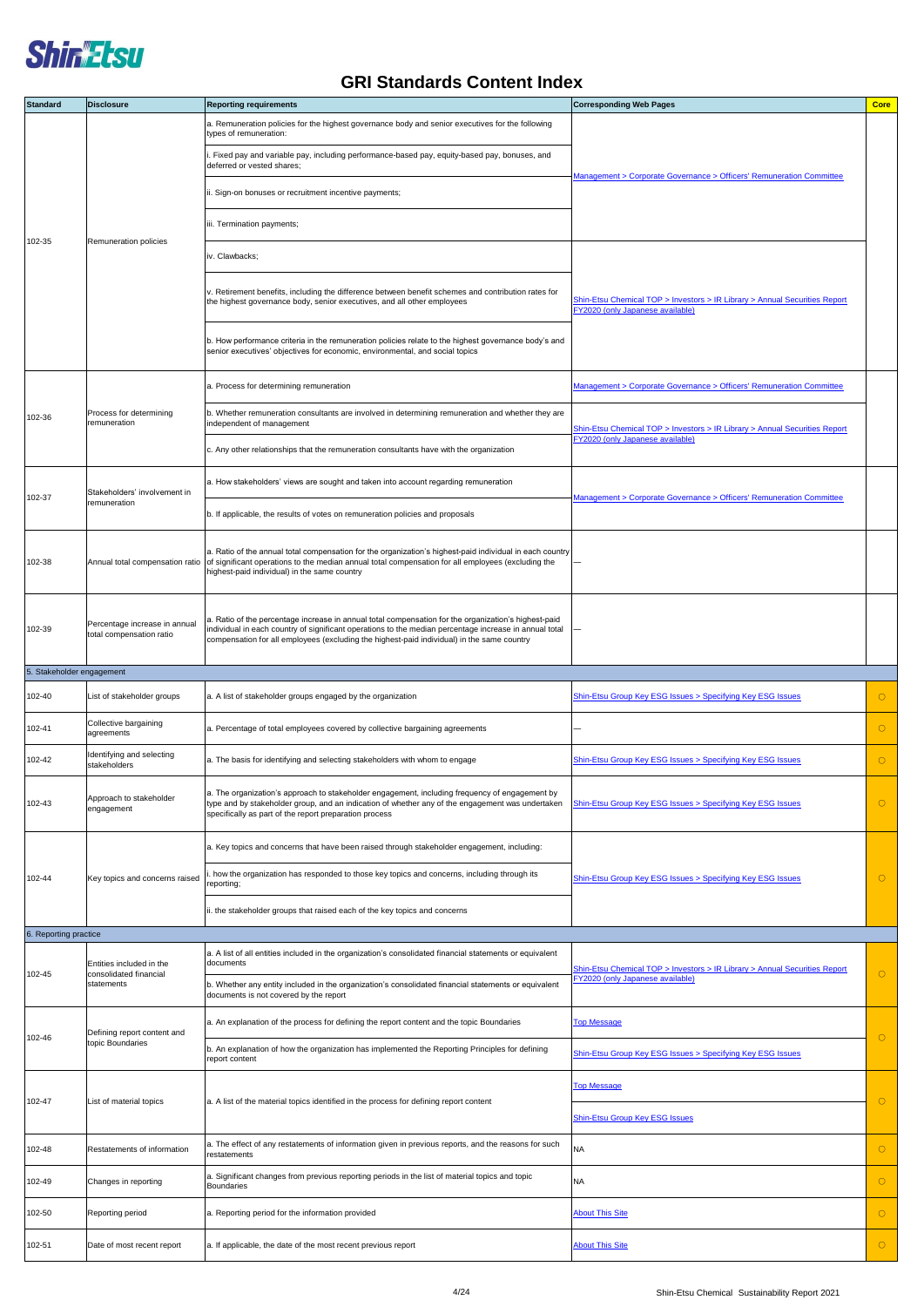

| <b>Standard</b> | <b>Disclosure</b>                                                     | <b>Reporting requirements</b>                                                                                                                                                                                                                                                                                                                                        | <b>Corresponding Web Pages</b>                                           | <b>Core</b> |
|-----------------|-----------------------------------------------------------------------|----------------------------------------------------------------------------------------------------------------------------------------------------------------------------------------------------------------------------------------------------------------------------------------------------------------------------------------------------------------------|--------------------------------------------------------------------------|-------------|
| 102-52          | Reporting cycle                                                       | a. Reporting cycle                                                                                                                                                                                                                                                                                                                                                   | <b>About This Site</b>                                                   | $\bigcirc$  |
| 102-53          | Contact point for questions<br>regarding the report                   | a. The contact point for questions regarding the report or its contents                                                                                                                                                                                                                                                                                              | <b>Shin-Etsu Chemical Sustainability Site Questionnaire</b>              | $\bigcirc$  |
|                 |                                                                       | a. The claim made by the organization, if it has prepared a report in accordance with the GRI<br>Standards, either:                                                                                                                                                                                                                                                  | <b>About This Site</b>                                                   |             |
| 102-54          | Claims of reporting in<br>accordance with the GRI<br><b>Standards</b> | 'This report has been prepared in accordance with the GRI Standards: Core option';                                                                                                                                                                                                                                                                                   |                                                                          | $\bigcirc$  |
|                 |                                                                       | 'This report has been prepared in accordance with the GRI Standards: Comprehensive option'.                                                                                                                                                                                                                                                                          | <b>GRI Standards Content Index</b>                                       |             |
|                 |                                                                       | a. The GRI content index, which specifies each of the GRI Standards used and lists all disclosures<br>included in the report                                                                                                                                                                                                                                         |                                                                          |             |
|                 |                                                                       | b. For each disclosure, the content index shall include:                                                                                                                                                                                                                                                                                                             |                                                                          |             |
| 102-55          | <b>GRI</b> content index                                              | the number of the disclosure (for disclosures covered by the GRI Standards);                                                                                                                                                                                                                                                                                         | <b>GRI Standards Content Index</b>                                       | $\circ$     |
|                 |                                                                       | the page number(s) or URL(s) where the information can be found, either within the report or in<br>other published materials;                                                                                                                                                                                                                                        |                                                                          |             |
|                 |                                                                       | iii. if applicable, and where permitted, the reason(s) for omission when a required disclosure cannot<br>be made                                                                                                                                                                                                                                                     |                                                                          |             |
|                 |                                                                       | a. A description of the organization's policy and current practice with regard to seeking external<br>assurance for the report                                                                                                                                                                                                                                       |                                                                          |             |
|                 |                                                                       | b. If the report has been externally assured:                                                                                                                                                                                                                                                                                                                        |                                                                          | $\bigcirc$  |
| 102-56          | <b>External assurance</b>                                             | i. A reference to the external assurance report, statements, or opinions. If not included in the<br>assurance report accompanying the sustainability report, a description of what has and what has not<br>been assured and on what basis, including the assurance standards used, the level of assurance<br>obtained, and any limitations of the assurance process; | Responsible Care Audit of the Report (only Japanese available)           |             |
|                 |                                                                       | . The relationship between the organization and the assurance provider;                                                                                                                                                                                                                                                                                              |                                                                          |             |
|                 |                                                                       | iii. Whether and how the highest governance body or senior executives are involved in seeking<br>external assurance for the organization's sustainability report                                                                                                                                                                                                     |                                                                          |             |
|                 | GRI 103: Management Approach                                          |                                                                                                                                                                                                                                                                                                                                                                      |                                                                          |             |
|                 |                                                                       | a. An explanation of why the topic is material.                                                                                                                                                                                                                                                                                                                      | <b>Top Message</b>                                                       |             |
|                 |                                                                       | b. The Boundary for the material topic, which includes a description of:                                                                                                                                                                                                                                                                                             |                                                                          |             |
| $103-1$         | Explanation of the material topic<br>and its Boundary                 | where the impacts occur;                                                                                                                                                                                                                                                                                                                                             |                                                                          | $\bigcirc$  |
|                 |                                                                       | ii. the organization's involvement with the impacts. For example, whether the organization has caused <u>Shin-Etsu Group Key ESG Issues</u><br>or contributed to the impacts, or is directly linked to the impacts through its business relationships.                                                                                                               |                                                                          |             |
|                 |                                                                       | c. Any specific limitation regarding the topic Boundary.                                                                                                                                                                                                                                                                                                             |                                                                          |             |
|                 |                                                                       | a. An explanation of how the organization manages the topic.                                                                                                                                                                                                                                                                                                         |                                                                          |             |
|                 |                                                                       | b. A statement of the purpose of the management approach.                                                                                                                                                                                                                                                                                                            |                                                                          |             |
|                 |                                                                       | c. A description of the following, if the management approach includes that component:                                                                                                                                                                                                                                                                               | <b>Shin-Etsu Group Key ESG Issues</b>                                    |             |
|                 |                                                                       | Policies                                                                                                                                                                                                                                                                                                                                                             |                                                                          |             |
|                 | The management approach and                                           | . Commitments                                                                                                                                                                                                                                                                                                                                                        |                                                                          |             |
| $103 - 2$       | its components                                                        | iii. Goals and targets                                                                                                                                                                                                                                                                                                                                               |                                                                          | $\circ$     |
|                 |                                                                       | iv. Responsibilities                                                                                                                                                                                                                                                                                                                                                 | Management > Shin-Etsu Group Business Principle / Basic ESG Policy > ESG |             |
|                 |                                                                       | v. Resources                                                                                                                                                                                                                                                                                                                                                         | <b>Promotion Structure</b>                                               |             |
|                 |                                                                       | vi. Grievance mechanisms                                                                                                                                                                                                                                                                                                                                             |                                                                          |             |
|                 |                                                                       | vii. Specific actions, such as processes, projects, programs and initiatives                                                                                                                                                                                                                                                                                         |                                                                          |             |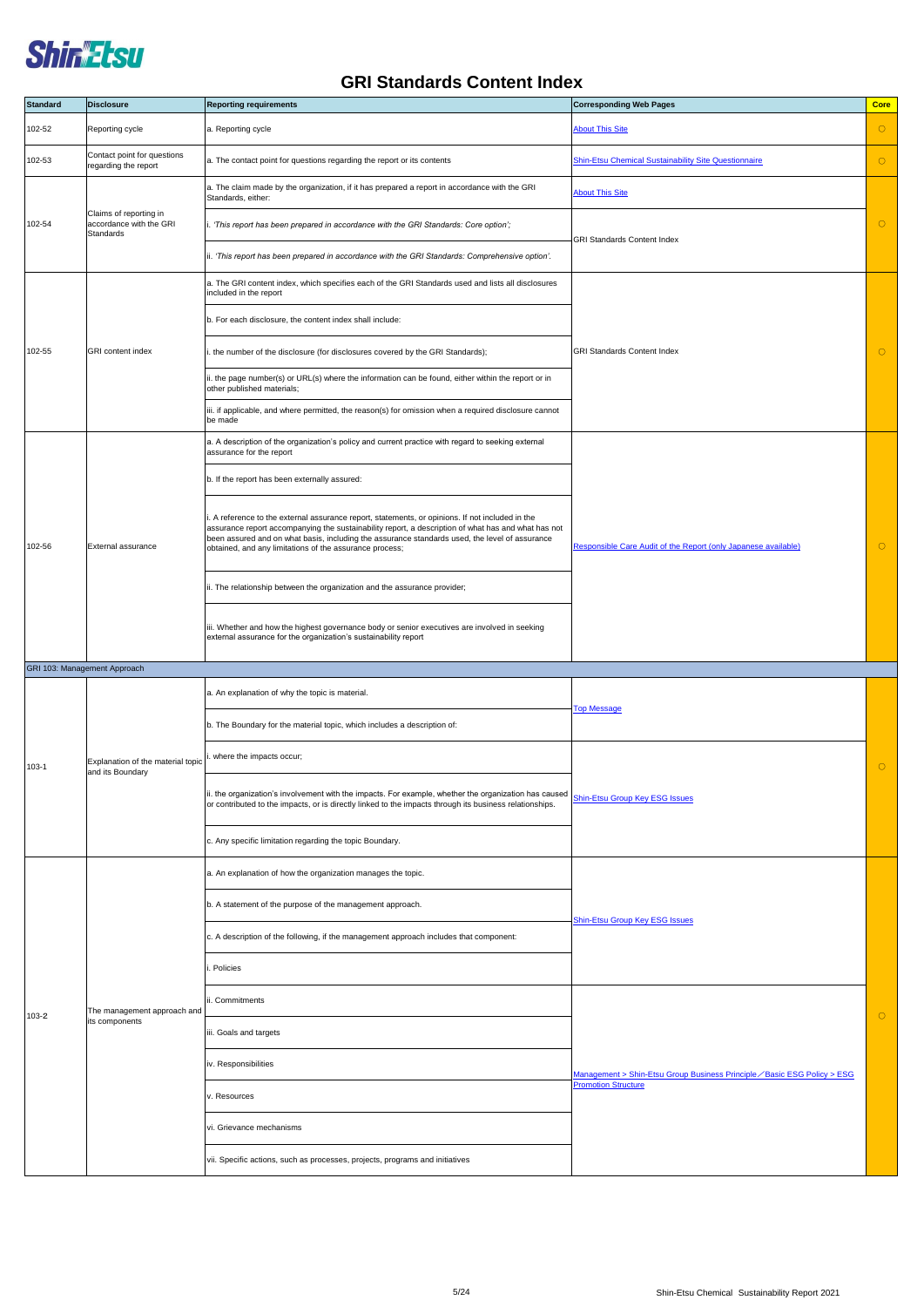

| <b>Standard</b> | Disclosure                                               | <b>Reporting requirements</b>                                                           | <b>Corresponding Web Pages</b>                                                                                       | <b>Core</b> |
|-----------------|----------------------------------------------------------|-----------------------------------------------------------------------------------------|----------------------------------------------------------------------------------------------------------------------|-------------|
| $103 - 3$       | Evaluation of the management                             | a. An explanation of how the organization evaluates the management approach, including: | <b>Shin-Etsu Group Key ESG Issues</b>                                                                                |             |
|                 |                                                          | . the mechanisms for evaluating the effectiveness of the management approach;           | Management > Shin-Etsu Group Business Principle / Basic ESG Policy > ESG<br>$\bigcirc$<br><b>Promotion Structure</b> |             |
|                 | approach                                                 | ii. the results of the evaluation of the management approach;                           |                                                                                                                      |             |
|                 | iii. any related adjustments to the management approach. |                                                                                         | <b>ESG Data</b>                                                                                                      |             |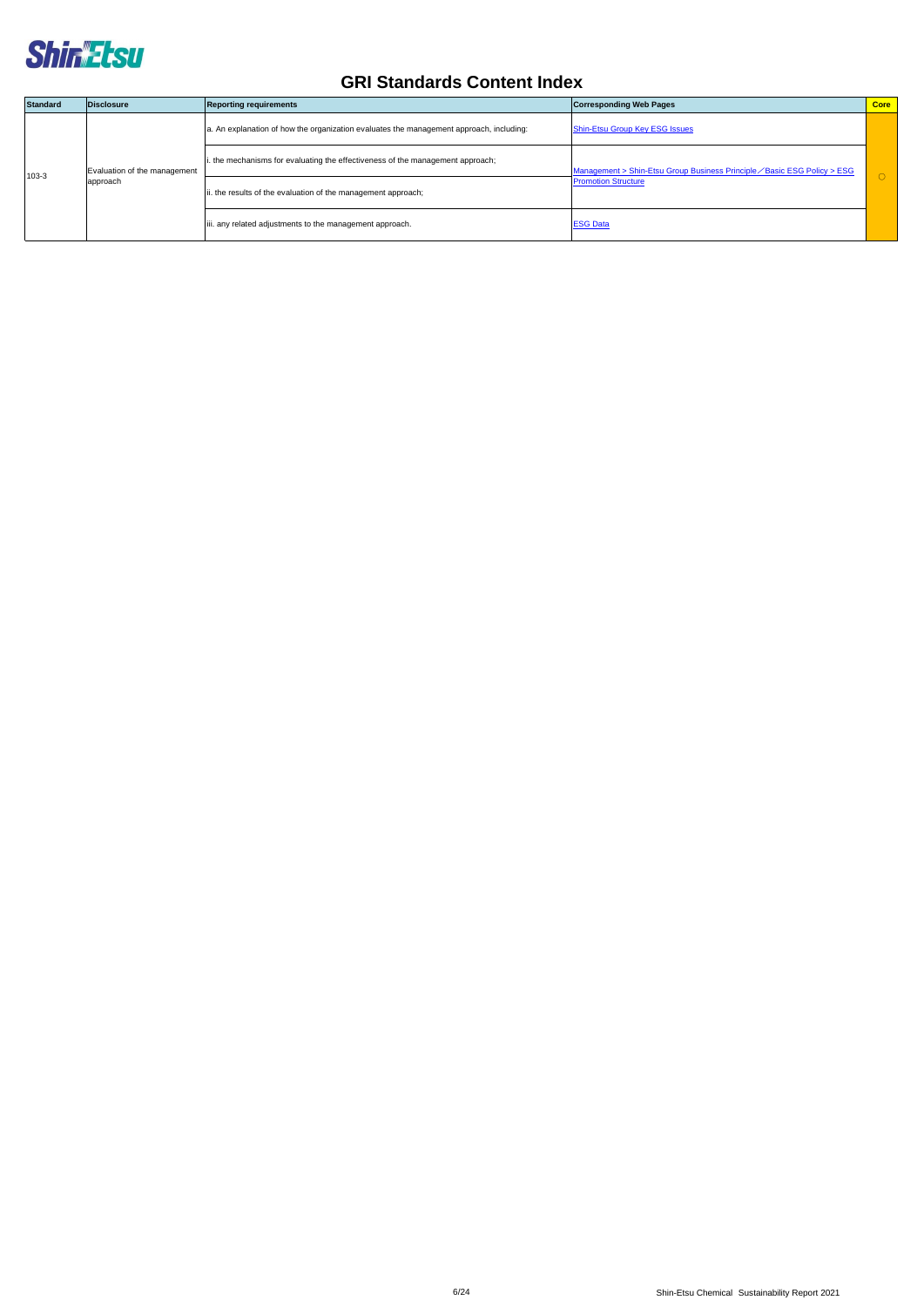|           |                                                  | c. If a fund set up to pay the plan's pension liabilities is not fully covered, explain the strategy, if any,<br>adopted by the employer to work towards full coverage, and the timescale, if any, by which the employer<br>hopes to achieve full coverage. |           |
|-----------|--------------------------------------------------|-------------------------------------------------------------------------------------------------------------------------------------------------------------------------------------------------------------------------------------------------------------|-----------|
|           |                                                  | d. Percentage of salary contributed by employee or employer.                                                                                                                                                                                                |           |
|           |                                                  | e. Level of participation in retirement plans, such as participation in mandatory or voluntary schemes,<br>regional, or country-based schemes, or those with financial impact.                                                                              |           |
|           |                                                  | a. If the plan's liabilities are met by the organization's general resources, the estimated value of those<br>liabilities                                                                                                                                   |           |
|           |                                                  | . tax relief and tax credits;                                                                                                                                                                                                                               |           |
|           |                                                  | ii. subsidies;                                                                                                                                                                                                                                              |           |
|           |                                                  | iii. investment grants, research and development grants, and other relevant types of grant;                                                                                                                                                                 |           |
|           |                                                  | iv. awards;                                                                                                                                                                                                                                                 |           |
| $201 - 4$ | Financial assistance received<br>from government | v. royalty holidays;                                                                                                                                                                                                                                        | <b>NA</b> |
|           |                                                  | vi. financial assistance from Export Credit Agencies (ECAs);                                                                                                                                                                                                |           |
|           |                                                  | vii. financial incentives;                                                                                                                                                                                                                                  |           |
|           |                                                  | viii. other financial benefits received or receivable from any government for any operation.                                                                                                                                                                |           |
|           |                                                  | b. 2The information in 201-4-a by country                                                                                                                                                                                                                   |           |
|           |                                                  | c. Whether, and the extent to which, any government is present in the shareholding structure                                                                                                                                                                |           |

| <b>Standard</b> | <b>Disclosure</b>                                                                    | <b>Reporting requirements</b>                                                                                                                                                                                                                                                                                              | <b>Corresponding Web Pages</b>                                           |
|-----------------|--------------------------------------------------------------------------------------|----------------------------------------------------------------------------------------------------------------------------------------------------------------------------------------------------------------------------------------------------------------------------------------------------------------------------|--------------------------------------------------------------------------|
|                 | <b>GRI 201: Economic Performance</b>                                                 |                                                                                                                                                                                                                                                                                                                            |                                                                          |
|                 |                                                                                      | a. Direct economic value generated and distributed (EVG&D) on an accruals basis, including the basic<br>components for the organization's global operations as listed below. If data are presented on a cash<br>basis, report the justification for this decision in addition to reporting the following basic components: |                                                                          |
|                 |                                                                                      | . Direct economic value generated: revenues;                                                                                                                                                                                                                                                                               |                                                                          |
| $201 - 1$       | Direct economic value generated<br>and distributed                                   | ii. Economic value distributed: operating costs, employee wages and benefits, payments to providers of<br>capital, payments to government by country, and community investments;                                                                                                                                           | Responsible Care Audit of the Report (only Japanese available)           |
|                 |                                                                                      | iii. Economic value retained: 'direct economic value generated' less 'economic value distributed'.                                                                                                                                                                                                                         |                                                                          |
|                 |                                                                                      | b. Where significant, report EVG&D separately at country, regional, or market levels, and the criteria<br>used for defining significance.                                                                                                                                                                                  |                                                                          |
|                 |                                                                                      | a. Risks and opportunities posed by climate change that have the potential to generate substantive<br>changes in operations, revenue, or expenditure, including:                                                                                                                                                           | <b>Shin-Etsu Group and Climate Change</b>                                |
|                 | Financial implications and other<br>risks and opportunities due to<br>climate change | . a description of the risk or opportunity and its classification as either physical, regulatory, or other;                                                                                                                                                                                                                | Key ESG Issues > Energy-saving, resource-saving and the reduction of the |
| $201 - 2$       |                                                                                      | a. Markets served, including:                                                                                                                                                                                                                                                                                              | environmental impact > Environmental Accounting                          |
|                 |                                                                                      | iii. the financial implications of the risk or opportunity before action is taken;                                                                                                                                                                                                                                         |                                                                          |
|                 |                                                                                      | iv. the methods used to manage the risk or opportunity;                                                                                                                                                                                                                                                                    | Responsible Care Audit of the Report (only Japanese available)           |
|                 |                                                                                      | v. the methods used to manage the risk or opportunity;                                                                                                                                                                                                                                                                     |                                                                          |
|                 |                                                                                      | a. If the plan's liabilities are met by the organization's general resources, the estimated value of those<br>liabilities                                                                                                                                                                                                  |                                                                          |
|                 |                                                                                      | b. If a separate fund exists to pay the plan's pension liabilities:                                                                                                                                                                                                                                                        |                                                                          |
|                 |                                                                                      | the extent to which the scheme's liabilities are estimated to be covered by the assets that have been<br>set aside to meet them;                                                                                                                                                                                           |                                                                          |
|                 |                                                                                      | ii. the basis on which that estimate has been arrived at;                                                                                                                                                                                                                                                                  |                                                                          |
| $201 - 3$       | Defined benefit plan obligations<br>and other retirement plans                       | iii. when that estimate was made.                                                                                                                                                                                                                                                                                          | <b>NA</b>                                                                |

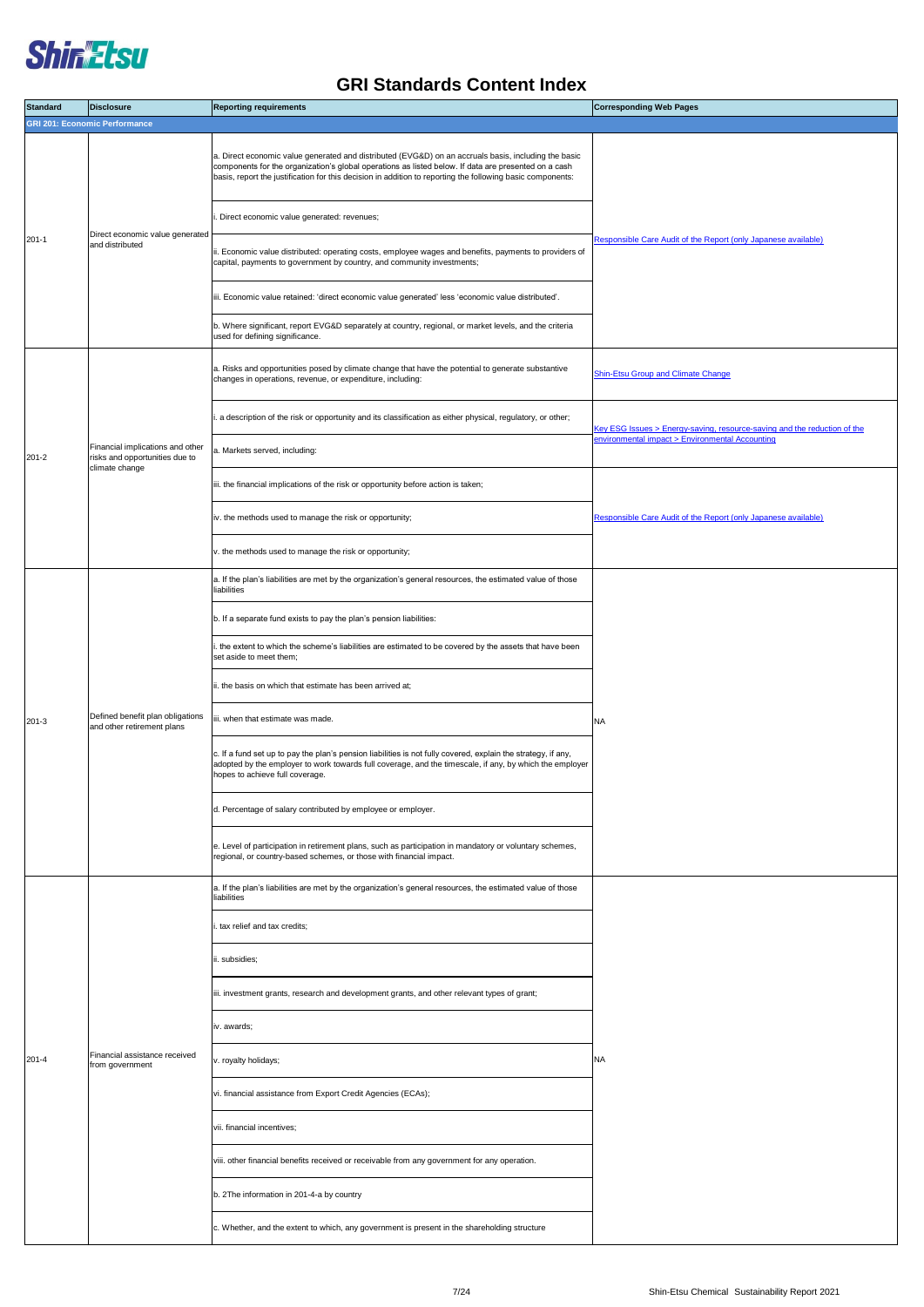

| <b>Standard</b>                 | <b>Disclosure</b>                                                                  | <b>Reporting requirements</b>                                                                                                                                                                                                                                                                                                                  | <b>Corresponding Web Pages</b>                                                                                                                 |
|---------------------------------|------------------------------------------------------------------------------------|------------------------------------------------------------------------------------------------------------------------------------------------------------------------------------------------------------------------------------------------------------------------------------------------------------------------------------------------|------------------------------------------------------------------------------------------------------------------------------------------------|
| <b>GRI 202: Market Presence</b> |                                                                                    |                                                                                                                                                                                                                                                                                                                                                |                                                                                                                                                |
|                                 |                                                                                    | a. When a significant proportion of employees are compensated based on wages subject to minimum<br>wage rules, report the relevant ratio of the entry level wage by gender at significant locations of operation<br>to the minimum wage                                                                                                        |                                                                                                                                                |
| $202 - 1$                       | Ratios of standard entry level<br>wage by gender compared to<br>local minimum wage | b. When a significant proportion of other workers (excluding employees) performing the organization's<br>activities are compensated based on wages subject to minimum wage rules, describe the actions taken<br>to determine whether these workers are paid above the minimum wage                                                             |                                                                                                                                                |
|                                 |                                                                                    | c. Whether a local minimum wage is absent or variable at significant locations of operation, by gender. In<br>circumstances in which different minimums can be used as a reference, report which minimum wage is<br>being used                                                                                                                 |                                                                                                                                                |
|                                 |                                                                                    | d. The definition used for 'significant locations of operation'                                                                                                                                                                                                                                                                                |                                                                                                                                                |
|                                 |                                                                                    | a. Percentage of senior management at significant locations of operation that are hired from the local<br>community                                                                                                                                                                                                                            |                                                                                                                                                |
| 202-2                           | Proportion of senior<br>management hired from the local                            | b. The definition used for 'senior management'                                                                                                                                                                                                                                                                                                 |                                                                                                                                                |
|                                 | community                                                                          | c. The organization's geographical definition of 'local'                                                                                                                                                                                                                                                                                       |                                                                                                                                                |
|                                 |                                                                                    | d. The definition used for 'significant locations of operation'                                                                                                                                                                                                                                                                                |                                                                                                                                                |
|                                 | <b>GRI 203: Indirect Economic Impacts</b>                                          |                                                                                                                                                                                                                                                                                                                                                |                                                                                                                                                |
|                                 |                                                                                    | a. Extent of development of significant infrastructure investments and services supported                                                                                                                                                                                                                                                      |                                                                                                                                                |
| $203-1$                         | Infrastructure investments and<br>services supported                               | o. Current or expected impacts on communities and local economies, including positive and negative<br>mpacts where relevant.                                                                                                                                                                                                                   |                                                                                                                                                |
|                                 |                                                                                    | c. Whether these investments and services are commercial, in-kind, or pro bono engagements                                                                                                                                                                                                                                                     |                                                                                                                                                |
|                                 |                                                                                    | a. Examples of significant identified indirect economic impacts of the organization, including positive and<br>negative impacts                                                                                                                                                                                                                |                                                                                                                                                |
| 203-2                           | Significant indirect economic<br>impacts                                           | . Significance of the indirect economic impacts in the context of external benchmarks and stakeholder<br>priorities, such as national and international standards, protocols, and policy agendas                                                                                                                                               |                                                                                                                                                |
|                                 | <b>GRI 204: Procurement Practices</b>                                              |                                                                                                                                                                                                                                                                                                                                                |                                                                                                                                                |
|                                 |                                                                                    | a. Percentage of the procurement budget used for significant locations of operation that is spent on<br>suppliers local to that operation (such as percentage of products and services purchased locally)                                                                                                                                      |                                                                                                                                                |
| $204 - 1$                       | Proportion of spending on local<br>suppliers                                       | b. The organization's geographical definition of 'local'                                                                                                                                                                                                                                                                                       |                                                                                                                                                |
|                                 |                                                                                    | c. The definition used for 'significant locations of operation'                                                                                                                                                                                                                                                                                |                                                                                                                                                |
| <b>GRI 205: Anti-corruption</b> |                                                                                    |                                                                                                                                                                                                                                                                                                                                                |                                                                                                                                                |
| $205 - 1$                       | Operations assessed for risks                                                      | a. Total number and percentage of operations assessed for risks related to corruption                                                                                                                                                                                                                                                          |                                                                                                                                                |
|                                 | related to corruption                                                              | b. Significant risks related to corruption identified through the risk assessment                                                                                                                                                                                                                                                              |                                                                                                                                                |
|                                 |                                                                                    | a. Total number and percentage of governance body members that the organization's anti-corruption<br>policies and procedures have been communicated to, broken down by region                                                                                                                                                                  |                                                                                                                                                |
|                                 |                                                                                    | b. Total number and percentage of employees that the organization's anti-corruption policies and<br>procedures have been communicated to, broken down by employee category and region                                                                                                                                                          |                                                                                                                                                |
| 205-2                           | Communication and training<br>about anti-corruption policies and<br>procedures     | c. Total number and percentage of business partners that the organization's anti-corruption policies and<br>procedures have been communicated to, broken down by type of business partner and region. Describe<br>f the organization's anti-corruption policies and procedures have been communicated to any other<br>persons or organizations | Key ESG Issues > The foundation of all activities: legal compliance, fair corporate<br>activities > Initiatives Aimed at Preventing Corruption |
|                                 |                                                                                    | d. Total number and percentage of governance body members that have received training on anti-<br>corruption, broken down by region                                                                                                                                                                                                            |                                                                                                                                                |
|                                 |                                                                                    | e. Total number and percentage of employees that have received training on anti-corruption, broken<br>down by employee category and region                                                                                                                                                                                                     |                                                                                                                                                |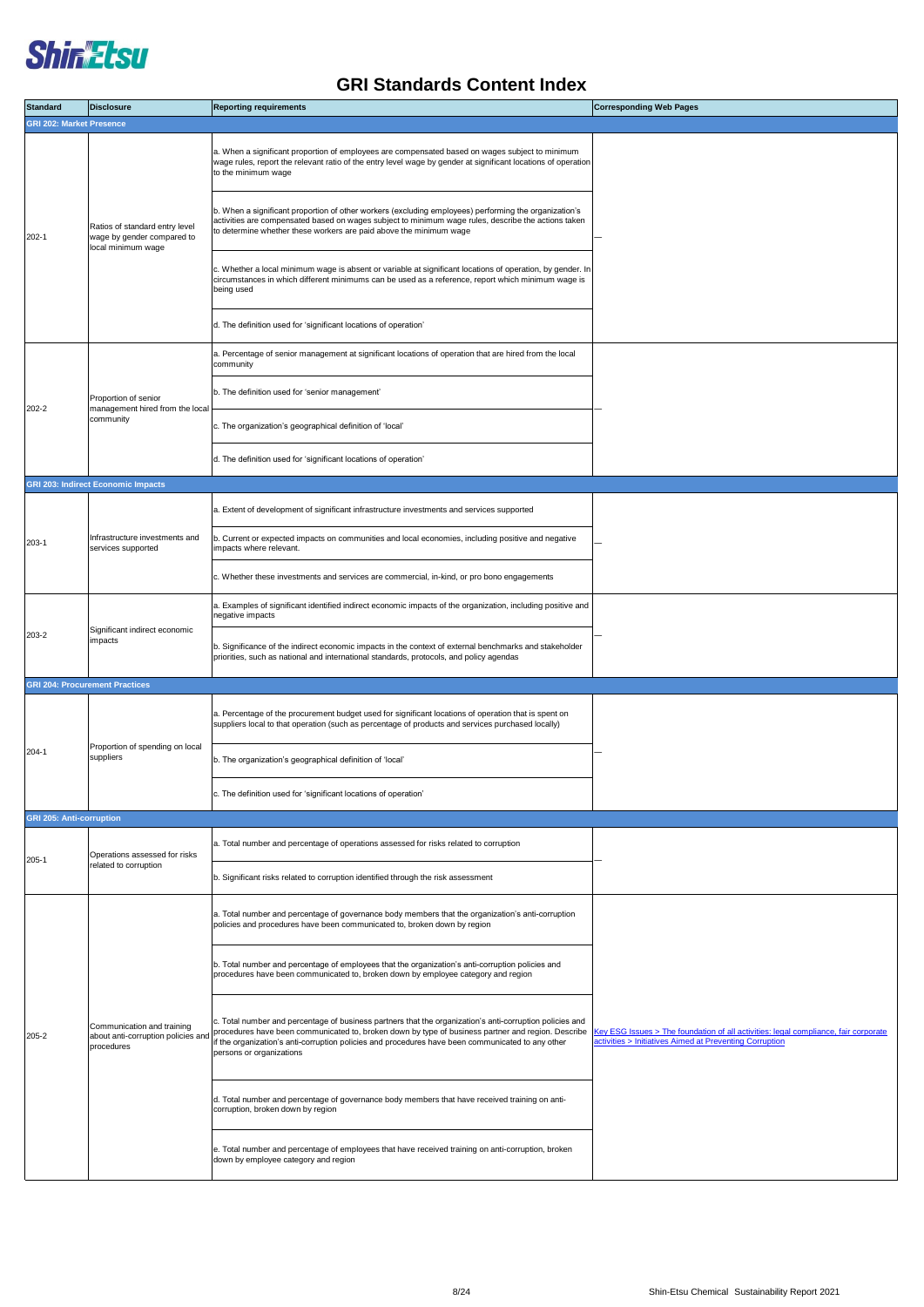

| <b>Standard</b> | <b>Disclosure</b>                                                                                                 | <b>Reporting requirements</b>                                                                                                                                                                               | <b>Corresponding Web Pages</b>                                                              |
|-----------------|-------------------------------------------------------------------------------------------------------------------|-------------------------------------------------------------------------------------------------------------------------------------------------------------------------------------------------------------|---------------------------------------------------------------------------------------------|
|                 |                                                                                                                   | a. Total number and nature of confirmed incidents of corruption                                                                                                                                             |                                                                                             |
|                 |                                                                                                                   | b. Total number of confirmed incidents in which employees were dismissed or disciplined for corruption                                                                                                      |                                                                                             |
| 205-3           | Confirmed incidents of corruption<br>land actions taken                                                           | c. Total number of confirmed incidents when contracts with business partners were terminated or not<br>renewed due to violations related to corruption                                                      | ESG Data > The foundation of all activities: legal compliance, fair corporate<br>activities |
|                 |                                                                                                                   | d. Public legal cases regarding corruption brought against the organization or its employees during the<br>reporting period and the outcomes of such cases                                                  |                                                                                             |
|                 | <b>GRI 206: Anti-competitive Behavior</b>                                                                         |                                                                                                                                                                                                             |                                                                                             |
| 206-1           | Legal actions for anti-competitive identified as a participant<br>behavior, anti-trust, and<br>monopoly practices | a. Number of legal actions pending or completed during the reporting period regarding anti-competitive<br>behavior and violations of anti-trust and monopoly legislation in which the organization has been |                                                                                             |
|                 |                                                                                                                   | b. Main outcomes of completed legal actions, including any decisions or judgments                                                                                                                           |                                                                                             |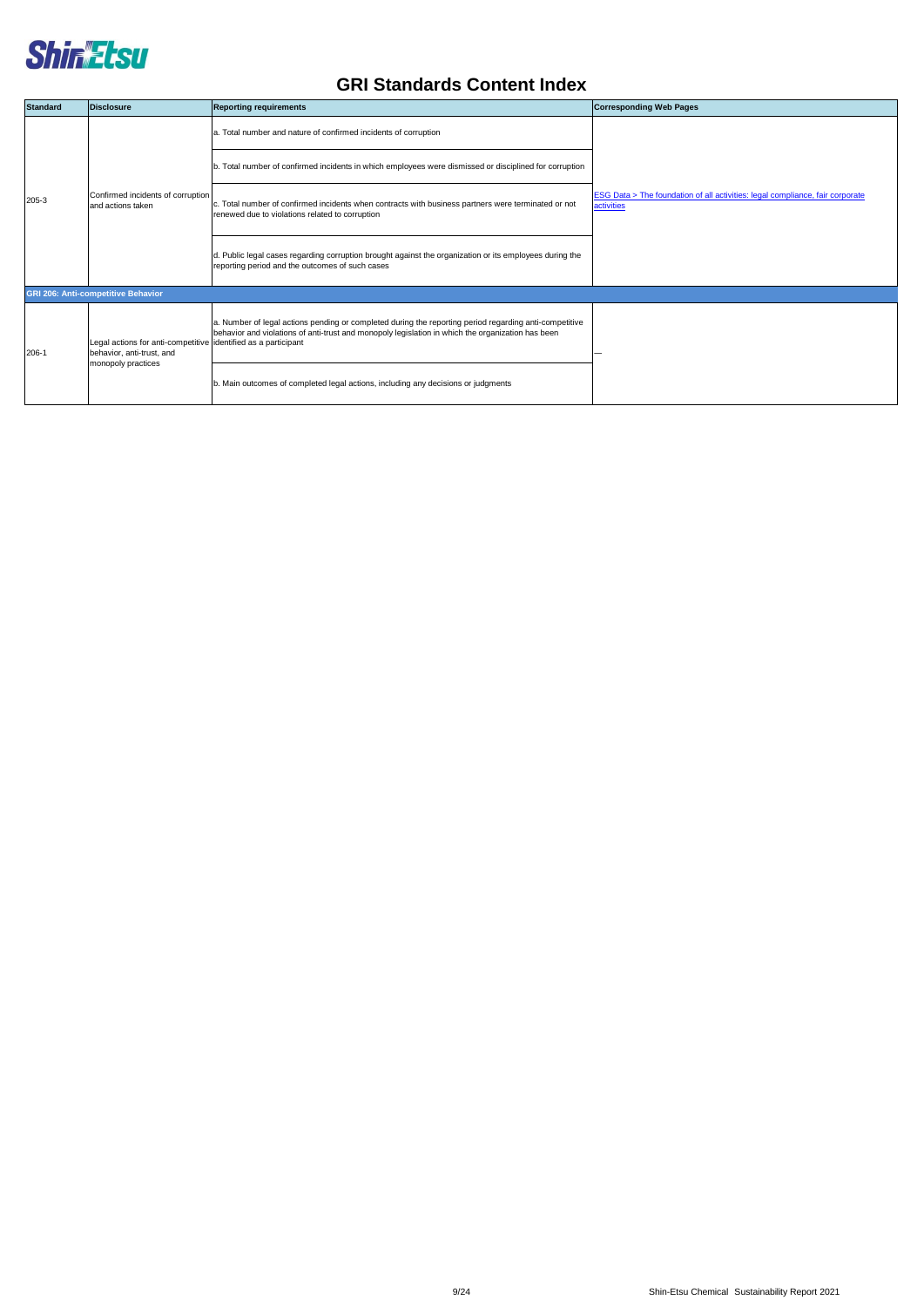|           |                                                   | iv. steam sold                                                                                                 |                                                                                                                               |
|-----------|---------------------------------------------------|----------------------------------------------------------------------------------------------------------------|-------------------------------------------------------------------------------------------------------------------------------|
|           |                                                   | e. Total energy consumption within the organization, in joules or multiples                                    |                                                                                                                               |
|           |                                                   | Standards, methodologies, assumptions, and/or calculation tools used                                           |                                                                                                                               |
|           |                                                   | g. Source of the conversion factors used                                                                       |                                                                                                                               |
|           |                                                   | a. Energy consumption outside of the organization, in joules or multiples                                      |                                                                                                                               |
| $302 - 2$ | Energy consumption outside of<br>the organization | b. Standards, methodologies, assumptions, and/or calculation tools used                                        |                                                                                                                               |
|           |                                                   | c. Source of the conversion factors used                                                                       |                                                                                                                               |
|           |                                                   | a. Energy intensity ratio for the organization                                                                 |                                                                                                                               |
| 302-3     | Energy intensity                                  | b. Organization-specific metric (the denominator) chosen to calculate the ratio                                | Key ESG Issues > Energy-saving, resource-saving and the reduction of the<br>environmental impact > Response to Climate Change |
|           |                                                   | c. Types of energy included in the intensity ratio; whether fuel, electricity, heating, cooling, steam, or all |                                                                                                                               |
|           |                                                   | d. Whether the ratio uses energy consumption within the organization, outside of it, or both                   | <b>Environmental Data</b>                                                                                                     |



| <b>Standard</b>           | <b>Disclosure</b>                             | <b>Reporting requirements</b>                                                                                                                                    | <b>Corresponding Web Pages</b>                                           |
|---------------------------|-----------------------------------------------|------------------------------------------------------------------------------------------------------------------------------------------------------------------|--------------------------------------------------------------------------|
| <b>GRI 301: Materials</b> |                                               |                                                                                                                                                                  |                                                                          |
|                           |                                               | a. Total weight or volume of materials that are used to produce and package the organization's primary<br>products and services during the reporting period, by: |                                                                          |
| $301 - 1$                 | Materials used by weight or<br>volume         | . non-renewable materials used;                                                                                                                                  |                                                                          |
|                           |                                               | ii. renewable materials used.                                                                                                                                    |                                                                          |
| $301 - 2$                 | Recycled input materials used                 | a. Percentage of recycled input materials used to manufacture the organization's primary products and<br>services                                                |                                                                          |
| $301 - 3$                 | Reclaimed products and their                  | a. Percentage of reclaimed products and their packaging materials for each product category                                                                      |                                                                          |
|                           | packaging mater                               | b. How the data for this disclosure have been collected                                                                                                          |                                                                          |
| <b>GRI 302: Energy</b>    |                                               |                                                                                                                                                                  |                                                                          |
|                           |                                               | a. Markets served, including:                                                                                                                                    |                                                                          |
|                           |                                               | b. Total fuel consumption within the organization from renewable sources, in joules or multiples, and<br>including fuel types used                               |                                                                          |
|                           |                                               | c. In joules, watt-hours or multiples, the total:                                                                                                                | Key ESG Issues > Energy-saving, resource-saving and the reduction of the |
|                           |                                               | electricity consumption                                                                                                                                          | environmental impact > Response to Climate Change                        |
|                           |                                               | ii. heating consumption                                                                                                                                          |                                                                          |
|                           |                                               | iii. cooling consumption                                                                                                                                         |                                                                          |
|                           |                                               | iv. steam consumption                                                                                                                                            |                                                                          |
| $302 - 1$                 | Energy consumption within the<br>organization | d. In joules, watt-hours or multiples, the total:                                                                                                                |                                                                          |
|                           |                                               | electricity sold                                                                                                                                                 |                                                                          |
|                           |                                               | ii. heating sold                                                                                                                                                 |                                                                          |
|                           |                                               | iii. cooling sold                                                                                                                                                | <b>Environmental Data</b>                                                |
|                           |                                               |                                                                                                                                                                  |                                                                          |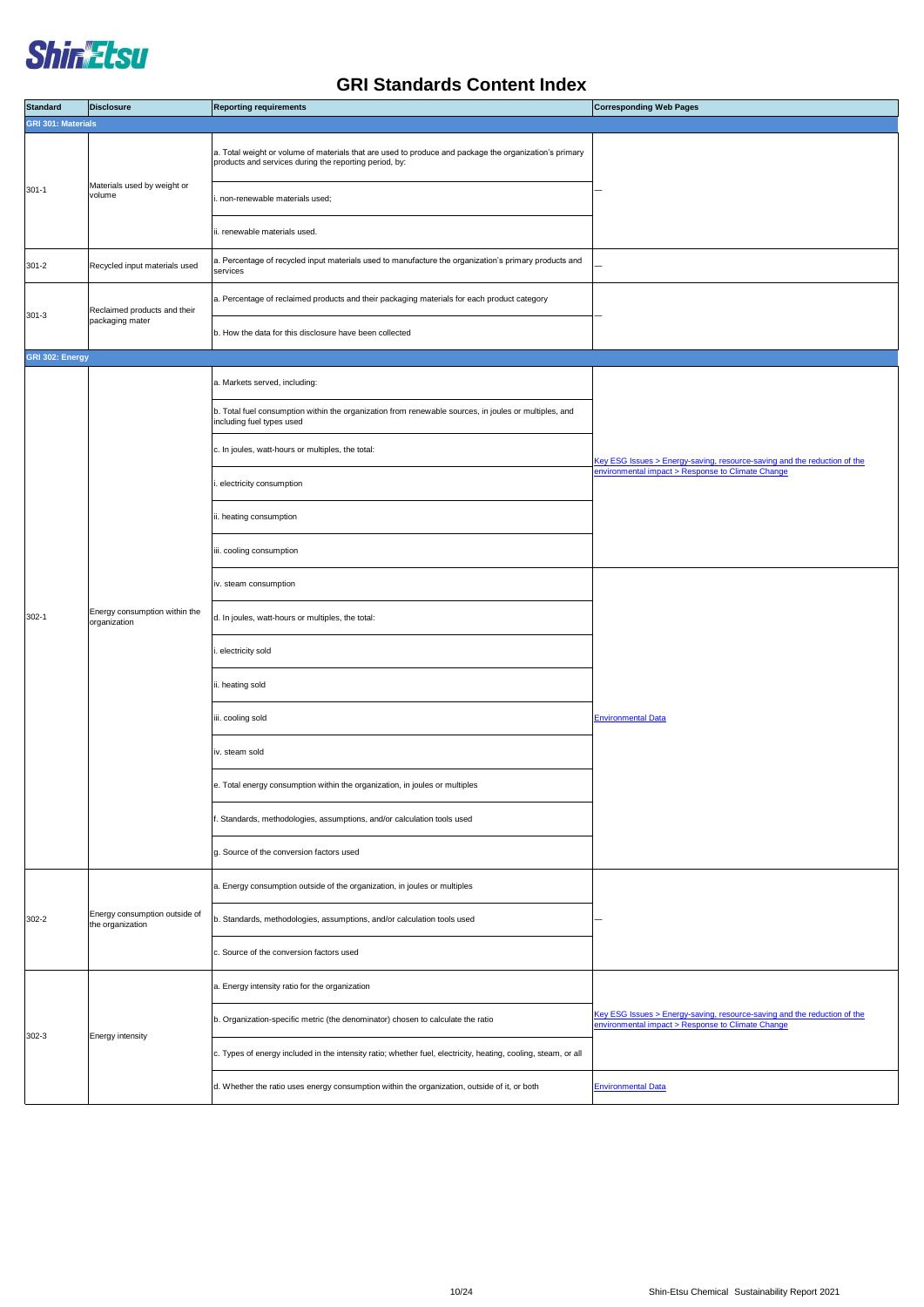

| <b>Standard</b>       | <b>Disclosure</b>                                                | <b>Reporting requirements</b>                                                                                                                                                                                                                                                                                                                | <b>Corresponding Web Pages</b>                                                                                                |
|-----------------------|------------------------------------------------------------------|----------------------------------------------------------------------------------------------------------------------------------------------------------------------------------------------------------------------------------------------------------------------------------------------------------------------------------------------|-------------------------------------------------------------------------------------------------------------------------------|
| $302 - 4$             | Reduction of energy consumption                                  | a. Amount of reductions in energy consumption achieved as a direct result of conservation and efficiency<br>initiatives, in joules or multiples                                                                                                                                                                                              |                                                                                                                               |
|                       |                                                                  | b. Types of energy included in the reductions; whether fuel, electricity, heating, cooling, steam, or all                                                                                                                                                                                                                                    | Key ESG Issues > Energy-saving, resource-saving and the reduction of the<br>environmental impact > Response to Climate Change |
|                       |                                                                  | c. Basis for calculating reductions in energy consumption, such as base year or baseline, including the<br>rationale for choosing it                                                                                                                                                                                                         |                                                                                                                               |
|                       |                                                                  | d. Standards, methodologies, assumptions, and/or calculation tools used                                                                                                                                                                                                                                                                      | <b>Environmental Data</b>                                                                                                     |
|                       |                                                                  | a. Reductions in energy requirements of sold products and services achieved during the reporting<br>period, in joules or multiples.                                                                                                                                                                                                          |                                                                                                                               |
| 302-5                 | Reductions in energy<br>requirements of products and<br>services | b. Basis for calculating reductions in energy consumption, such as base year or baseline, including the<br>rationale for choosing it                                                                                                                                                                                                         |                                                                                                                               |
|                       |                                                                  | c. Standards, methodologies, assumptions, and/or calculation tools used                                                                                                                                                                                                                                                                      |                                                                                                                               |
| <b>GRI 303: Water</b> |                                                                  |                                                                                                                                                                                                                                                                                                                                              |                                                                                                                               |
|                       |                                                                  | a. A description of how the organization interacts with water, including how and where water is<br>withdrawn, consumed, and discharged, and the water-related impacts caused or contributed to, or<br>directly linked to the organization's activities, products or services by a business relationship (e.g.,<br>impacts caused by runoff). | <b>Shin-Etsu Group Key ESG Issues &gt; Risks and Opportunities</b>                                                            |
| $303-1$               | Interactions with water as a                                     | b. A description of the approach used to identify water-related impacts, including the scope of<br>assessments, their timeframe, and any tools or methodologies used.                                                                                                                                                                        |                                                                                                                               |
|                       | shared resource                                                  | c. A description of how water-related impacts are addressed, including how the organization works with<br>stakeholders to steward water as a shared resource, and how it engages with suppliers or customers<br>with significant water-related impacts.                                                                                      | Key ESG Issues > Energy-saving, resource-saving and the reduction of the<br>environmental impact                              |
|                       |                                                                  | d. An explanation of the process for setting any water-related goals and targets that are part of the<br>organization's management approach, and how they relate to public policy and the local context of each<br>area with water stress.                                                                                                   | ESG Data > Energy-saving, resource-saving and the reduction of the environmental<br>impact                                    |
|                       |                                                                  | a. A description of any minimum standards set for the quality of effluent discharge, and how these<br>minimum standards were determined, including:                                                                                                                                                                                          |                                                                                                                               |
| 303-2                 | Management of water discharge-<br>related impacts                | how standards for facilities operating in locations with no local discharge requirements were<br>determined;<br>ii. any internally developed water quality standards or guidelines;<br>iii. any sector-specific standards considered;<br>iv. whether the profile of the receiving waterbody was considered.                                  |                                                                                                                               |
|                       |                                                                  | a. Total water withdrawal from all areas in megaliters, and a breakdown of this total by the following<br>sources, if applicable:                                                                                                                                                                                                            |                                                                                                                               |
|                       |                                                                  | Surface water;<br>ii. Groundwater;<br>iii. Seawater;<br>iv. Produced water;<br>v. Third-party water.                                                                                                                                                                                                                                         |                                                                                                                               |
|                       |                                                                  | b. Total water withdrawal from all areas with water stress in megaliters, and a breakdown of this total by<br>the following sources, if applicable:                                                                                                                                                                                          | Key ESG Issues > Energy-saving, resource-saving and the reduction of the<br>environmental impact                              |
| 303-3                 | Water withdrawal                                                 | Surface water;<br>ii. Groundwater;<br>iii. Seawater;<br>iv. Produced water;<br>v. Third-party water, and a breakdown of this total by the withdrawal sources listed in i-iv.                                                                                                                                                                 |                                                                                                                               |
|                       |                                                                  | c. A breakdown of total water withdrawal from each of the sources listed in Disclosures 303-3-a and 303-<br>3-b in megaliters by the following categories:                                                                                                                                                                                   |                                                                                                                               |
|                       |                                                                  | Freshwater (≤1,000 mg/L Total Dissolved Solids);<br>i. Other water (>1,000 mg/L Total Dissolved Solids).                                                                                                                                                                                                                                     | <b>Environmental Data</b>                                                                                                     |
|                       |                                                                  | d. Any contextual information necessary to understand how the data have been compiled, such as any<br>standards, methodologies, and assumptions used.                                                                                                                                                                                        |                                                                                                                               |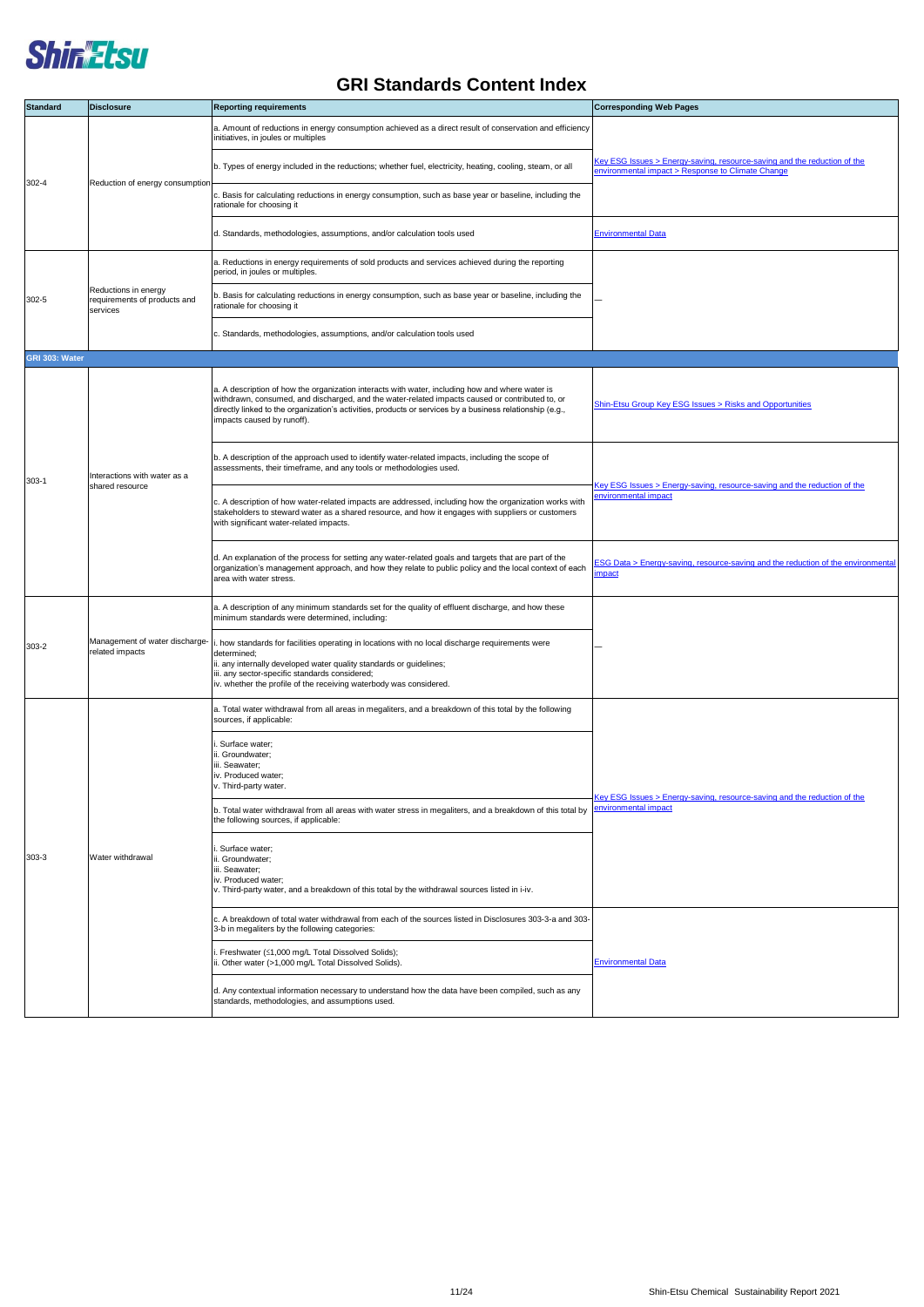

| <b>Standard</b>              | <b>Disclosure</b>                                                                                            | <b>Reporting requirements</b>                                                                                                                                                                  | <b>Corresponding Web Pages</b>                                                                                                              |
|------------------------------|--------------------------------------------------------------------------------------------------------------|------------------------------------------------------------------------------------------------------------------------------------------------------------------------------------------------|---------------------------------------------------------------------------------------------------------------------------------------------|
| <b>GRI 304: Biodiversity</b> |                                                                                                              |                                                                                                                                                                                                |                                                                                                                                             |
|                              |                                                                                                              | a. For each operational site owned, leased, managed in, or adjacent to, protected areas and areas of<br>high biodiversity value outside protected areas, the following information:            |                                                                                                                                             |
|                              | Operational sites owned, leased,<br>managed in, or adjacent to,<br>protected areas and areas of high         | Geographic location;                                                                                                                                                                           |                                                                                                                                             |
|                              |                                                                                                              | i. Subsurface and underground land that may be owned, leased, or managed by the organization;                                                                                                  |                                                                                                                                             |
| $304-1$                      |                                                                                                              | iii. Position in relation to the protected area (in the area, adjacent to, or containing portions of the<br>protected area) or the high biodiversity value area outside protected areas;       | Key ESG Issues > Energy-saving, resource-saving and the reduction of the<br>environmental impact > Biodiversity / Pollutant Countermeasures |
|                              | biodiversity value outside<br>protected areas                                                                | iv. Type of operation (office, manufacturing or production, or extractive);                                                                                                                    |                                                                                                                                             |
|                              |                                                                                                              | v. Size of operational site in km2 (or another unit, if appropriate);                                                                                                                          |                                                                                                                                             |
|                              |                                                                                                              | vi. Biodiversity value characterized by the attribute of the protected area or area of high biodiversity value<br>outside the protected area (terrestrial, freshwater, or maritime ecosystem); |                                                                                                                                             |
|                              |                                                                                                              | vii. Biodiversity value characterized by listing of protected status (such as IUCN Protected Area<br>Management Categories, Ramsar Convention, national legislation)                           |                                                                                                                                             |
|                              |                                                                                                              | a. Nature of significant direct and indirect impacts on biodiversity with reference to one or more of the<br>following:                                                                        |                                                                                                                                             |
|                              |                                                                                                              | . Construction or use of manufacturing plants, mines, and transport infrastructure;                                                                                                            |                                                                                                                                             |
|                              |                                                                                                              | . Pollution (introduction of substances that do not naturally occur in the habitat from point and non-point<br>sources);                                                                       |                                                                                                                                             |
|                              |                                                                                                              | iii. Introduction of invasive species, pests, and pathogens;                                                                                                                                   |                                                                                                                                             |
|                              | Significant impacts of activities,<br>products, and services on<br>biodiversity                              | iv. Reduction of species;                                                                                                                                                                      |                                                                                                                                             |
| $304 - 2$                    |                                                                                                              | v. Habitat conversion;                                                                                                                                                                         | Key ESG Issues > Energy-saving, resource-saving and the reduction of the<br>environmental impact > Biodiversity / Pollutant Countermeasures |
|                              |                                                                                                              | vi. Changes in ecological processes outside the natural range of variation (such as salinity or changes in<br>groundwater level)                                                               |                                                                                                                                             |
|                              |                                                                                                              | b. Significant direct and indirect positive and negative impacts with reference to the following:                                                                                              |                                                                                                                                             |
|                              |                                                                                                              | Species affected;                                                                                                                                                                              |                                                                                                                                             |
|                              |                                                                                                              | . Extent of areas impacted;                                                                                                                                                                    |                                                                                                                                             |
|                              |                                                                                                              | iii. Duration of impacts;                                                                                                                                                                      |                                                                                                                                             |
|                              |                                                                                                              | iv. Reversibility or irreversibility of the impacts                                                                                                                                            |                                                                                                                                             |
|                              |                                                                                                              | a. Size and location of all habitat areas protected or restored, and whether the success of the restoration<br>measure was or is approved by independent external professionals                |                                                                                                                                             |
| $304 - 3$                    | Habitats protected or restored                                                                               | b. Whether partnerships exist with third parties to protect or restore habitat areas distinct from where the<br>organization has overseen and implemented restoration or protection measures   |                                                                                                                                             |
|                              |                                                                                                              | c. Status of each area based on its condition at the close of the reporting period                                                                                                             |                                                                                                                                             |
|                              |                                                                                                              | d. Standards, methodologies, and assumptions used                                                                                                                                              |                                                                                                                                             |
|                              |                                                                                                              | a. IUTotal number of IUCN Red List species and national conservation list species with habitats in areas<br>affected by the operations of the organization, by level of extinction risk:       |                                                                                                                                             |
|                              |                                                                                                              | Critically endangered                                                                                                                                                                          |                                                                                                                                             |
| 304-4                        | <b>IUCN Red List species and</b><br>national conservation list species<br>with habitats in areas affected by | . Endangered                                                                                                                                                                                   |                                                                                                                                             |
|                              | operations                                                                                                   | iii.Vulnerable                                                                                                                                                                                 |                                                                                                                                             |
|                              |                                                                                                              | iv. Near threatened                                                                                                                                                                            |                                                                                                                                             |
|                              | v. Least concern                                                                                             |                                                                                                                                                                                                |                                                                                                                                             |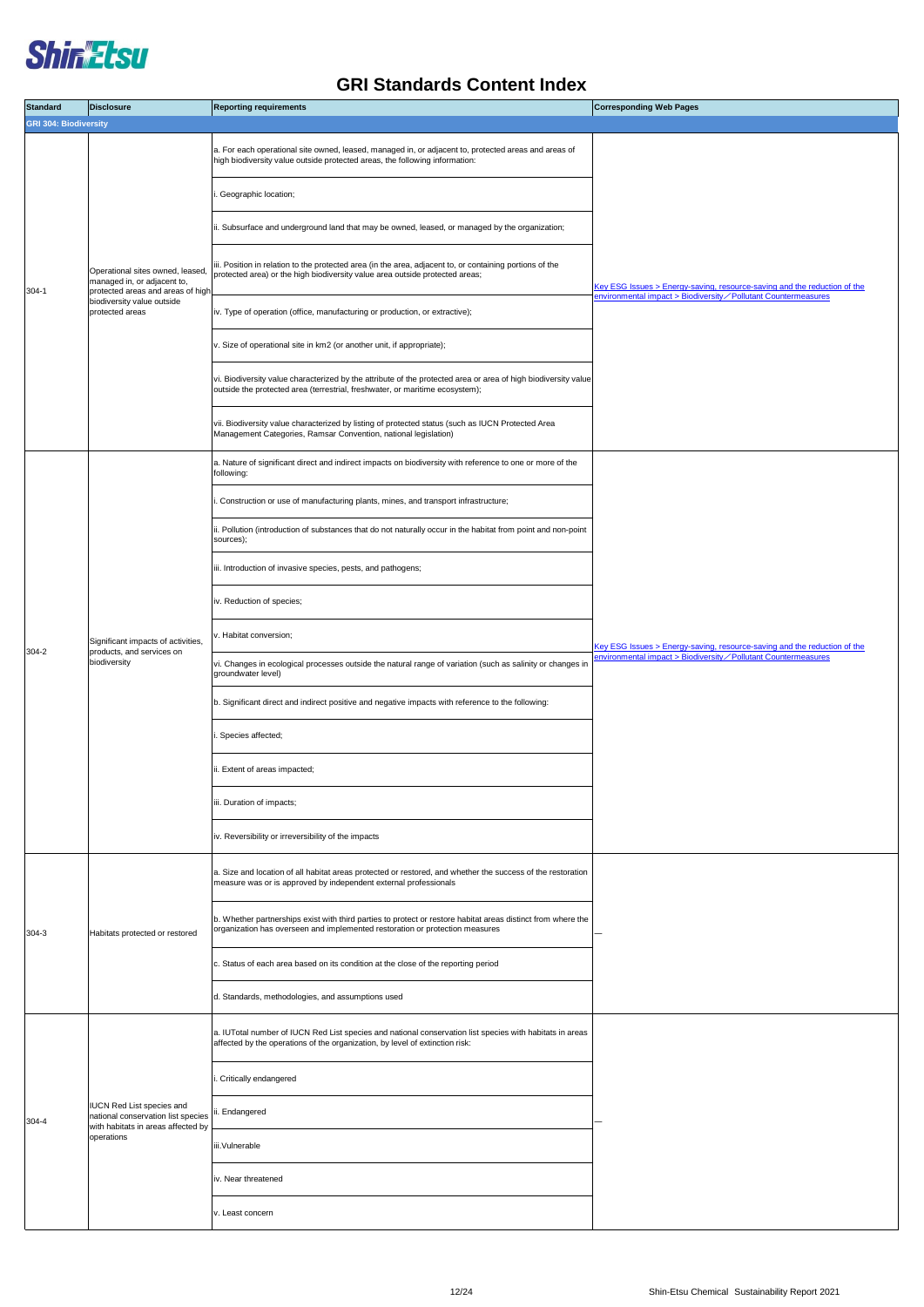

| <b>Standard</b>           | <b>Disclosure</b>                          | <b>Reporting requirements</b>                                                                                            | <b>Corresponding Web Pages</b>                                                                                                |
|---------------------------|--------------------------------------------|--------------------------------------------------------------------------------------------------------------------------|-------------------------------------------------------------------------------------------------------------------------------|
| <b>GRI 305: Emissions</b> |                                            |                                                                                                                          |                                                                                                                               |
|                           |                                            | a. Gross direct (Scope 1) GHG emissions in metric tons of CO2 equivalent                                                 |                                                                                                                               |
|                           |                                            | b. Gases included in the calculation; whether CO2, CH4, N2O, HFCs, PFCs, SF6, NF3, or all                                | Key ESG Issues > Energy-saving, resource-saving and the reduction of the<br>environmental impact > Environment Management     |
|                           |                                            | . Biogenic CO2 emissions in metric tons of CO2 equivalent                                                                |                                                                                                                               |
|                           |                                            | d. Base year for the calculation, if applicable, including:                                                              |                                                                                                                               |
| $305-1$                   | Direct (Scope 1) GHG emissions             | . the rationale for choosing it;                                                                                         | Key ESG Issues > Energy-saving, resource-saving and the reduction of the<br>environmental impact > Response to Climate Change |
|                           |                                            | i. emissions in the base year;                                                                                           |                                                                                                                               |
|                           |                                            | iii. the context for any significant changes in emissions that triggered recalculations of base year<br>emissions.       |                                                                                                                               |
|                           |                                            | e. Source of the emission factors and the global warming potential (GWP) rates used, or a reference to<br>the GWP source |                                                                                                                               |
|                           |                                            | Consolidation approach for emissions; whether equity share, financial control, or operational control                    | <b>Environmental Data</b>                                                                                                     |
|                           |                                            | g. Standards, methodologies, assumptions, and/or calculation tools                                                       |                                                                                                                               |
|                           |                                            | a. Gross location-based energy indirect (Scope 2) GHG emissions in metric tons of CO2 equivalent                         |                                                                                                                               |
|                           |                                            | b. If applicable, gross market-based energy indirect (Scope 2) GHG emissions in metric tons of CO2<br>equivalent         | Key ESG Issues > Energy-saving, resource-saving and the reduction of the                                                      |
|                           | Energy indirect (Scope 2) GHG<br>emissions | c. If available, the gases included in the calculation; whether CO2, CH4, N2O, HFCs, PFCs, SF6, NF3,<br>or all           | environmental impact > Environment Management                                                                                 |
|                           |                                            | d. Base year for the calculation, if applicable, including:                                                              |                                                                                                                               |
| 305-2                     |                                            | . the rationale for choosing it;                                                                                         |                                                                                                                               |
|                           |                                            | . emissions in the base year;                                                                                            | Key ESG Issues > Energy-saving, resource-saving and the reduction of the<br>environmental impact > Response to Climate Change |
|                           |                                            | iii. the context for any significant changes in emissions that triggered recalculations of base year<br>emissions.       |                                                                                                                               |
|                           |                                            | e. Source of the emission factors and the global warming potential (GWP) rates used, or a reference to<br>the GWP source |                                                                                                                               |
|                           |                                            | Consolidation approach for emissions; whether equity share, financial control, or operational control                    | <b>Environmental Data</b>                                                                                                     |
|                           |                                            | g. Standards, methodologies, assumptions, and/or calculation tools used                                                  |                                                                                                                               |
|                           |                                            | a. Gross other indirect (Scope 3) GHG emissions in metric tons of CO2 equivalent                                         |                                                                                                                               |
|                           |                                            | b. If available, the gases included in the calculation; whether CO2, CH4, N2O, HFCs, PFCs, SF6, NF3,<br>or all           |                                                                                                                               |
|                           |                                            | . Biogenic CO2 emissions in metric tons of CO2 equivalent                                                                |                                                                                                                               |
|                           |                                            | d. Other indirect (Scope 3) GHG emissions categories and activities included in the calculation                          | Key ESG Issues > Energy-saving, resource-saving and the reduction of the<br>environmental impact > Response to Climate Change |
| $305 - 3$                 | Other indirect (Scope 3) GHG               | e. Base year for the calculation, if applicable, including:                                                              |                                                                                                                               |
|                           | emissions                                  | . the rationale for choosing it;                                                                                         |                                                                                                                               |
|                           |                                            | . emissions in the base year;                                                                                            |                                                                                                                               |
|                           |                                            | iii. the context for any significant changes in emissions that triggered recalculations of base year<br>emissions        |                                                                                                                               |
|                           |                                            | f. Source of the emission factors and the global warming potential (GWP) rates used, or a reference to<br>the GWP source | <b>Environmental Data</b>                                                                                                     |
|                           |                                            | g. Standards, methodologies, assumptions, and/or calculation tools used                                                  |                                                                                                                               |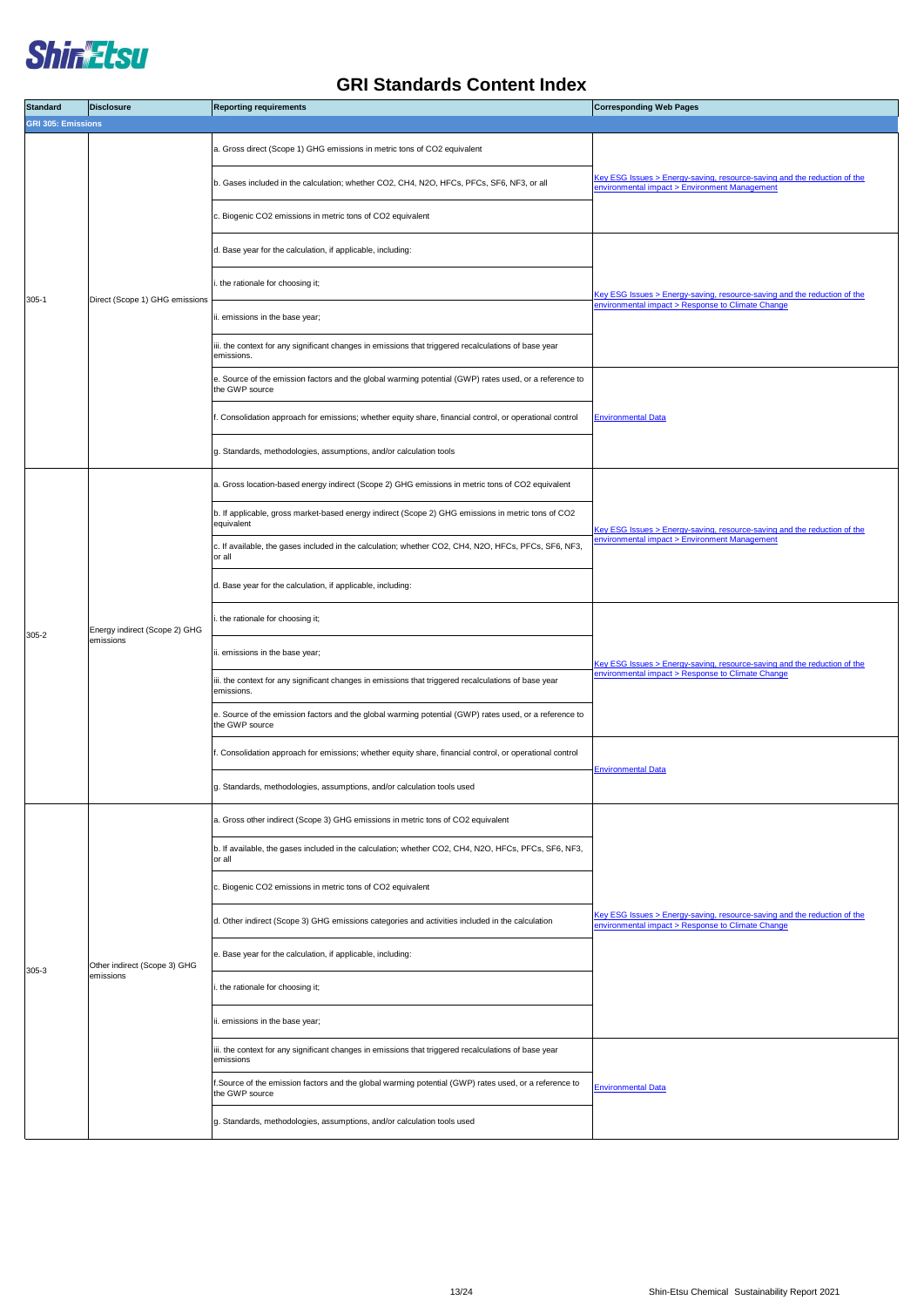

| <b>Standard</b>                     | <b>Disclosure</b>                                    | <b>Reporting requirements</b>                                                                                                                      | <b>Corresponding Web Pages</b>                                                                                                              |
|-------------------------------------|------------------------------------------------------|----------------------------------------------------------------------------------------------------------------------------------------------------|---------------------------------------------------------------------------------------------------------------------------------------------|
|                                     | GHG emissions intensity                              | a. GHG emissions intensity ratio for the organization                                                                                              |                                                                                                                                             |
| 305-4                               |                                                      | b. Organization-specific metric (the denominator) chosen to calculate the ratio                                                                    | Key ESG Issues > Energy-saving, resource-saving and the reduction of the<br>environmental impact > Response to Climate Change               |
|                                     |                                                      | c. Types of GHG emissions included in the intensity ratio; whether direct (Scope 1), energy indirect<br>(Scope 2), and/or other indirect (Scope 3) |                                                                                                                                             |
|                                     |                                                      | d. Gases included in the calculation; whether CO2, CH4, N2O, HFCs, PFCs, SF6, NF3, or all                                                          | <b>Environmental Data</b>                                                                                                                   |
|                                     |                                                      | a.GHG emissions reduced as a direct result of reduction initiatives, in metric tons of CO2 equivalent                                              |                                                                                                                                             |
|                                     |                                                      | b. Gases included in the calculation; whether CO2, CH4, N2O, HFCs, PFCs, SF6, NF3, or all                                                          | Key ESG Issues > Energy-saving, resource-saving and the reduction of the<br>environmental impact > Response to Climate Change               |
| 305-5                               | Reduction of GHG emissions                           | c. Base year or baseline, including the rationale for choosing it                                                                                  |                                                                                                                                             |
|                                     |                                                      | I. Scopes in which reductions took place; whether direct (Scope 1), energy indirect (Scope 2), and/or<br>other indirect (Scope 3).                 | <b>Environmental Data</b>                                                                                                                   |
|                                     |                                                      | e. Standards, methodologies, assumptions, and/or calculation tools used                                                                            |                                                                                                                                             |
|                                     |                                                      | a. GHG emissions reduced as a direct result of reduction initiatives, in metric tons of CO2 equivalent                                             |                                                                                                                                             |
| 305-6                               | Emissions of ozone-depleting                         | b. Substances included in the calculation                                                                                                          |                                                                                                                                             |
|                                     | substances (ODS)                                     | c. Source of the emission factors used                                                                                                             | <b>Environmental Data</b>                                                                                                                   |
|                                     |                                                      | d. Standards, methodologies, assumptions, and/or calculation tools used                                                                            |                                                                                                                                             |
|                                     | Nitrogen oxides (NOX), sulfur                        | a. Significant air emissions, in kilograms or multiples, for each of the following:                                                                |                                                                                                                                             |
|                                     |                                                      | . NOx                                                                                                                                              | Key ESG Issues > Energy-saving, resource-saving and the reduction of the<br>environmental impact > Response to Climate Change               |
|                                     |                                                      | ii. SOx                                                                                                                                            |                                                                                                                                             |
|                                     |                                                      | iii. Persistent organic pollutants (POP)                                                                                                           |                                                                                                                                             |
| 305-7                               |                                                      | iv. Volatile organic compounds (VOC)                                                                                                               | Key ESG Issues > Energy-saving, resource-saving and the reduction of the<br>environmental impact > Biodiversity / Pollutant Countermeasures |
|                                     | oxides (SOX), and other<br>significant air emissions | v. Hazardous air pollutants (HAP)                                                                                                                  |                                                                                                                                             |
|                                     |                                                      | vi. Particulate matter (PM)                                                                                                                        |                                                                                                                                             |
|                                     |                                                      | vii. Other standard categories of air emissions identified in relevant regulations                                                                 | ESG Data > Energy-saving, resource-saving and the reduction of the environmental<br><u>impact</u>                                           |
|                                     |                                                      | b. Source of the emission factors used                                                                                                             |                                                                                                                                             |
|                                     |                                                      | c. Standards, methodologies, assumptions, and/or calculation tools used                                                                            | <b>Environmental Data</b>                                                                                                                   |
| <b>GRI 306: Effluents and Waste</b> |                                                      |                                                                                                                                                    |                                                                                                                                             |
|                                     |                                                      | a. Total volume of planned and unplanned water discharges by:                                                                                      | Key ESG Issues > Energy-saving, resource-saving and the reduction of the                                                                    |
|                                     |                                                      | destination;                                                                                                                                       | environmental impact > Environment Management                                                                                               |
| 306-1                               | Water discharge by quality and<br>destination        | ii. quality of the water, including treatment method;                                                                                              | Key ESG Issues > Energy-saving, resource-saving and the reduction of the                                                                    |
|                                     |                                                      | iii. whether the water was reused by another organization.                                                                                         | environmental impact > Biodiversity / Pollutant Countermeasures                                                                             |
|                                     |                                                      | b. Standards, methodologies, and assumptions used                                                                                                  | <b>Environmental Data</b>                                                                                                                   |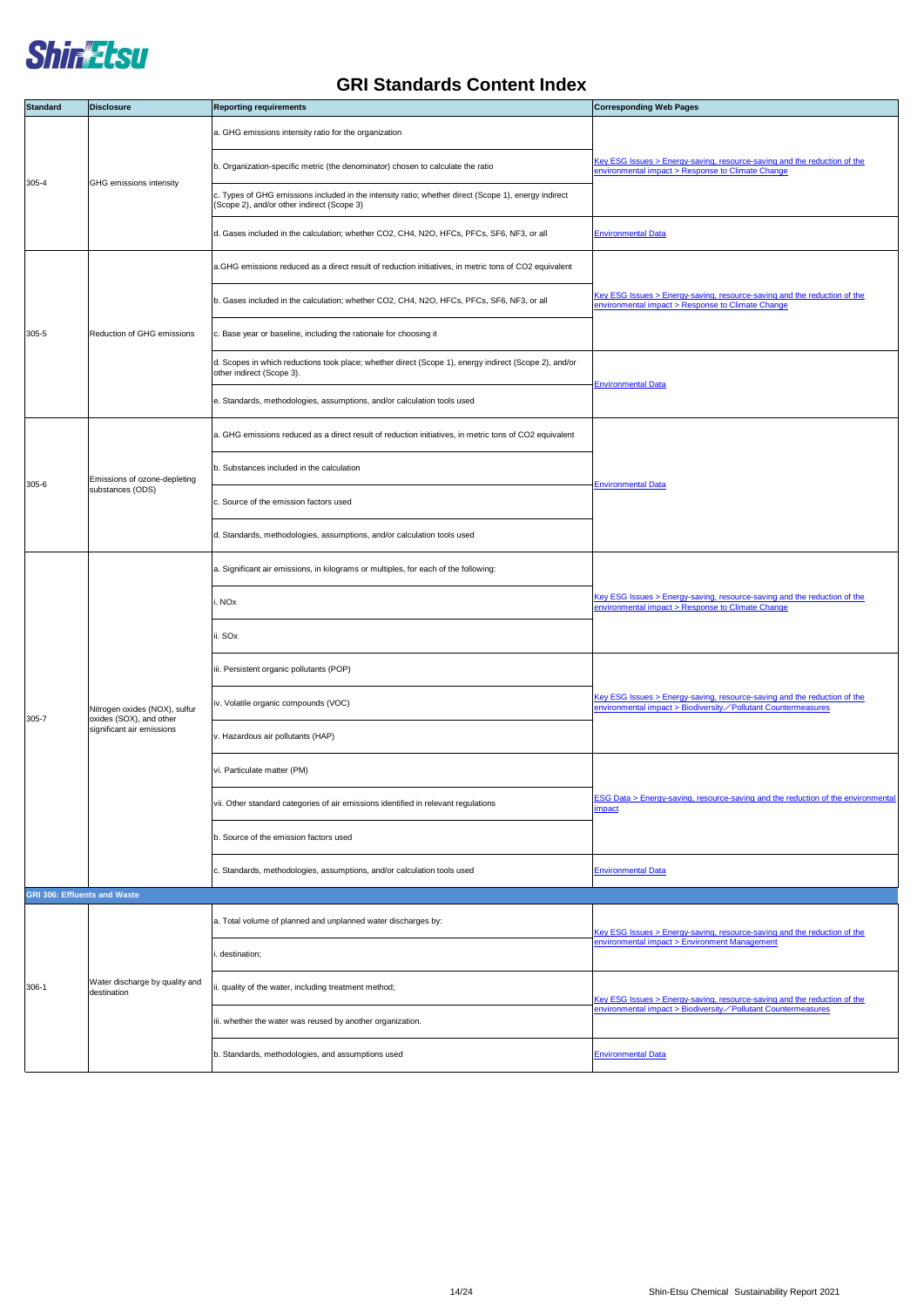# ShiriFisu

| <b>Standard</b> | <b>Disclosure</b>                    | <b>Reporting requirements</b>                                                                                   | <b>Corresponding Web Pages</b>                                                                   |
|-----------------|--------------------------------------|-----------------------------------------------------------------------------------------------------------------|--------------------------------------------------------------------------------------------------|
|                 |                                      | a. Total weight of hazardous waste, with a breakdown by the following disposal methods where<br>applicable:     |                                                                                                  |
|                 |                                      | Reuse                                                                                                           |                                                                                                  |
|                 |                                      | ii. Recycling                                                                                                   |                                                                                                  |
|                 |                                      | iii. Composting                                                                                                 |                                                                                                  |
|                 |                                      | iv. Recovery, including energy recovery                                                                         |                                                                                                  |
|                 |                                      | v. Incineration (mass burn)                                                                                     |                                                                                                  |
|                 |                                      | vi. Deep well injection                                                                                         |                                                                                                  |
|                 |                                      | vii. Landfill                                                                                                   | Key ESG Issues > Energy-saving, resource-saving and the reduction of the<br>environmental impact |
|                 | Waste by type and disposal<br>method | viii. On-site storage                                                                                           |                                                                                                  |
|                 |                                      | ix. Other (to be specified by the organization)                                                                 |                                                                                                  |
| 306-2           |                                      | b. Total weight of non-hazardous waste, with a breakdown by the following disposal methods where<br>applicable: |                                                                                                  |
|                 |                                      | . Reuse                                                                                                         |                                                                                                  |
|                 |                                      | ii. Recycling                                                                                                   |                                                                                                  |
|                 |                                      | iii. Composting                                                                                                 |                                                                                                  |
|                 |                                      | iv. Recovery, including energy recovery                                                                         |                                                                                                  |
|                 |                                      | v. Incineration (mass burn)                                                                                     |                                                                                                  |
|                 |                                      | vi. Deep well injection                                                                                         |                                                                                                  |
|                 |                                      | vii. Landfill                                                                                                   |                                                                                                  |
|                 |                                      | viii. On-site storage                                                                                           |                                                                                                  |

|       |                    | viii. On-site storage                                                                                                                                                                                                                                                     |                                                                                                  |
|-------|--------------------|---------------------------------------------------------------------------------------------------------------------------------------------------------------------------------------------------------------------------------------------------------------------------|--------------------------------------------------------------------------------------------------|
|       |                    | ix. Other (to be specified by the organization)                                                                                                                                                                                                                           |                                                                                                  |
|       |                    | c. How the waste disposal method has been determined:                                                                                                                                                                                                                     | <b>Environmental Data</b>                                                                        |
|       |                    | Disposed of directly by the organization, or otherwise directly confirmed                                                                                                                                                                                                 |                                                                                                  |
|       |                    | ii. Information provided by the waste disposal contractor                                                                                                                                                                                                                 |                                                                                                  |
|       |                    | iii. Organizational defaults of the waste disposal contractor                                                                                                                                                                                                             |                                                                                                  |
|       |                    | a. Total number and total volume of recorded significant spills                                                                                                                                                                                                           |                                                                                                  |
|       |                    | b. The following additional information for each spill that was reported in the rganization's financial<br>statements:                                                                                                                                                    |                                                                                                  |
|       |                    | Location of spill;                                                                                                                                                                                                                                                        |                                                                                                  |
| 306-3 | Significant spills | ii. Volume of spill;                                                                                                                                                                                                                                                      | Key ESG Issues > Energy-saving, resource-saving and the reduction of the<br>environmental impact |
|       |                    | iii. Material of spill, categorized by: oil spills (soil or water surfaces), fuel spills (soil or water surfaces),<br>spills of wastes (soil or water surfaces), spills of chemicals (mostly soil or water surfaces), and other (to<br>be specified by the organization). |                                                                                                  |
|       |                    | c. Impacts of significant spills                                                                                                                                                                                                                                          |                                                                                                  |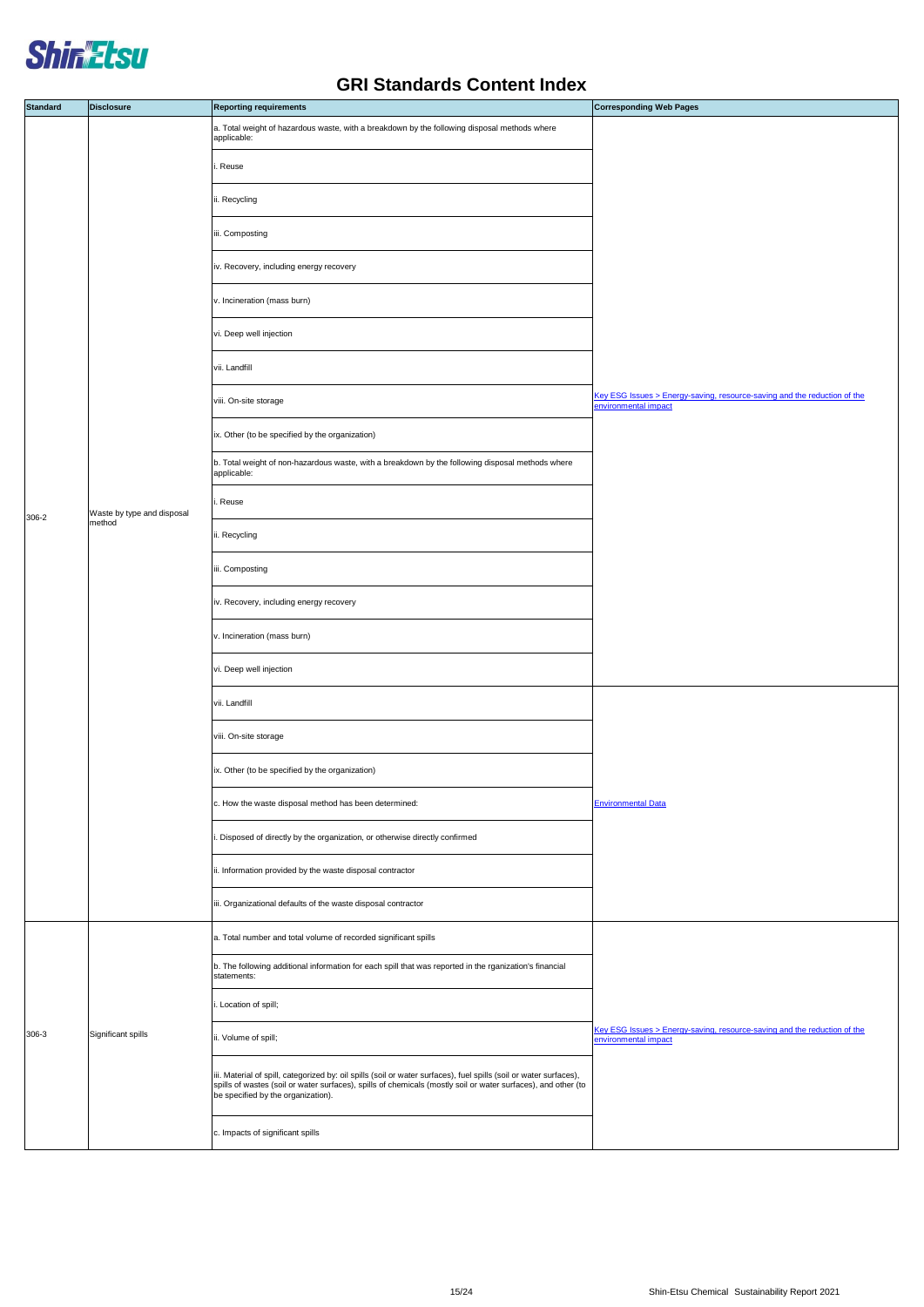

| <b>Standard</b>                                                                   | <b>Disclosure</b>                                                                                                                                                                              | <b>Reporting requirements</b>                                                                                                                                                         | <b>Corresponding Web Pages</b>                                                                                      |
|-----------------------------------------------------------------------------------|------------------------------------------------------------------------------------------------------------------------------------------------------------------------------------------------|---------------------------------------------------------------------------------------------------------------------------------------------------------------------------------------|---------------------------------------------------------------------------------------------------------------------|
|                                                                                   |                                                                                                                                                                                                | a. Total weight for each of the following:                                                                                                                                            |                                                                                                                     |
|                                                                                   |                                                                                                                                                                                                | Hazardous waste transported                                                                                                                                                           |                                                                                                                     |
|                                                                                   |                                                                                                                                                                                                | ii. Hazardous waste imported                                                                                                                                                          |                                                                                                                     |
| 306-4                                                                             | Transport of hazardous waste                                                                                                                                                                   | iii. Hazardous waste exported                                                                                                                                                         |                                                                                                                     |
|                                                                                   |                                                                                                                                                                                                | iv. Hazardous waste treated                                                                                                                                                           |                                                                                                                     |
|                                                                                   |                                                                                                                                                                                                | b. Percentage of hazardous waste shipped internationally                                                                                                                              |                                                                                                                     |
|                                                                                   |                                                                                                                                                                                                | c. Standards, methodologies, and assumptions us                                                                                                                                       |                                                                                                                     |
|                                                                                   |                                                                                                                                                                                                | a. Water bodies and related habitats that are significantly affected by water discharges and/or runoff,<br>including information on:                                                  |                                                                                                                     |
| 306-5                                                                             | Water bodies affected by water                                                                                                                                                                 | the size of the water body and related habitat;                                                                                                                                       |                                                                                                                     |
|                                                                                   | discharges and/or runoff                                                                                                                                                                       | ii. whether the water body and related habitat is designated as a nationally or internationally protected<br>area;                                                                    |                                                                                                                     |
|                                                                                   |                                                                                                                                                                                                | iii. the biodiversity value, such as total number of protected species                                                                                                                |                                                                                                                     |
|                                                                                   | <b>GRI 307: Environmental Compliance</b>                                                                                                                                                       |                                                                                                                                                                                       |                                                                                                                     |
|                                                                                   | Non-compliance with<br>environmental laws and<br>regulations                                                                                                                                   | a. Significant fines and non-monetary sanctions for non-compliance with environmental laws and/or<br>regulations in terms of:                                                         |                                                                                                                     |
|                                                                                   |                                                                                                                                                                                                | total monetary value of significant fines;                                                                                                                                            |                                                                                                                     |
| $307-1$                                                                           |                                                                                                                                                                                                | ii. total number of non-monetary sanctions;                                                                                                                                           | ESG Data > Energy-saving, resource-saving and the reduction of the environmental<br>impact                          |
|                                                                                   |                                                                                                                                                                                                | iii. cases brought through dispute resolution mechanisms.                                                                                                                             |                                                                                                                     |
|                                                                                   |                                                                                                                                                                                                | b.If the organization has not identified any non-compliance with environmental laws and/or regulations, a<br>brief statement of this fact is sufficient                               |                                                                                                                     |
|                                                                                   | <b>GRI 308: Supplier Environmental Assessment</b>                                                                                                                                              |                                                                                                                                                                                       |                                                                                                                     |
| 308-1                                                                             | New suppliers that were<br>screened using environmental<br>criteria                                                                                                                            | a. Percentage of new suppliers that were screened using environmental criteria                                                                                                        |                                                                                                                     |
|                                                                                   |                                                                                                                                                                                                | a. Number of suppliers assessed for environmental impacts                                                                                                                             |                                                                                                                     |
| Negative environmental impacts<br>in the supply chain and actions<br>308-2<br>tak |                                                                                                                                                                                                | b. Number of suppliers identified as having significant actual and potential negative environmental<br>impacts                                                                        |                                                                                                                     |
|                                                                                   |                                                                                                                                                                                                | c. Significant actual and potential negative environmental impacts identified in the supply chain                                                                                     | Key ESG Issues > Promoting CSR procurement and the diversification of supply<br>sources > Promoting CSR procurement |
|                                                                                   |                                                                                                                                                                                                | d. Percentage of suppliers identified as having significant actual and potential negative environmental<br>impacts with which improvements were agreed upon as a result of assessment |                                                                                                                     |
|                                                                                   | e. Percentage of suppliers identified as having significant actual and potential negative environmental<br>impacts with which relationships were terminated as a result of assessment, and why |                                                                                                                                                                                       |                                                                                                                     |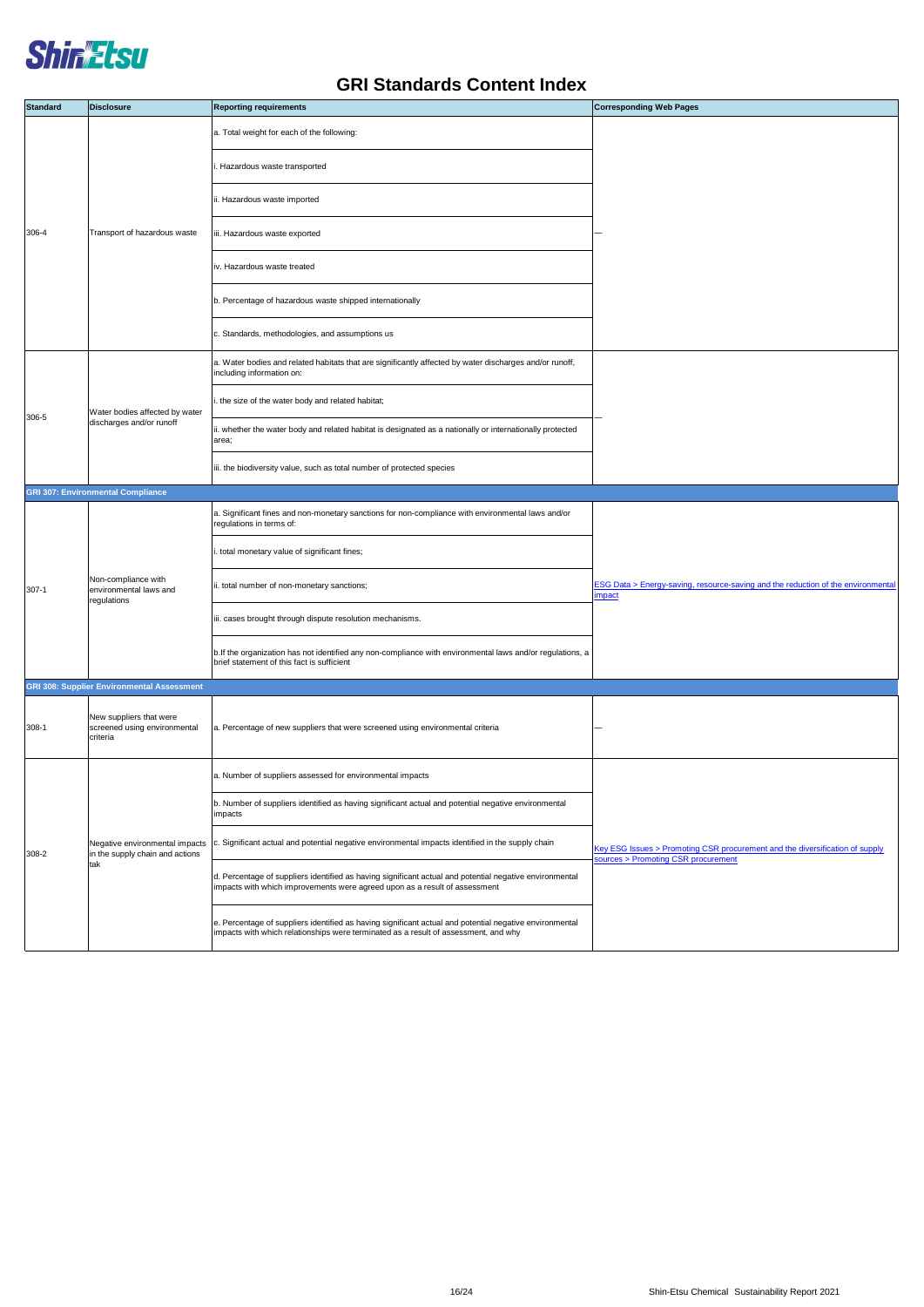| <b>Standard</b>            | <b>Disclosure</b>                                                         | <b>Reporting requirements</b>                                                                                                                                                                                                                     | <b>Corresponding Web Pages</b>                                                                                                                               |
|----------------------------|---------------------------------------------------------------------------|---------------------------------------------------------------------------------------------------------------------------------------------------------------------------------------------------------------------------------------------------|--------------------------------------------------------------------------------------------------------------------------------------------------------------|
| <b>GRI 401: Employment</b> |                                                                           |                                                                                                                                                                                                                                                   |                                                                                                                                                              |
| 401-1                      | New employee hires and                                                    | a. Total number and rate of new employee hires during the reporting period, by age group, gender and<br>region                                                                                                                                    | ESG Data > Respect for human rights, the development of human resources and<br>the promotion of diversity                                                    |
|                            | employee turnover                                                         | b. Total number and rate of employee turnover during the reporting period, by age group, gender and<br>region                                                                                                                                     | Shin-Etsu Chemical TOP > Recruit-Employment Opportunities > FAQ (only<br>Japanese available)                                                                 |
|                            |                                                                           | a. Benefits which are standard for full-time employees of the organization but are not provided to<br>temporary or part-time employees, by significant locations of operation. These include, as a minimum:                                       |                                                                                                                                                              |
|                            |                                                                           | . life insurance;                                                                                                                                                                                                                                 |                                                                                                                                                              |
|                            |                                                                           | ii. health care;                                                                                                                                                                                                                                  |                                                                                                                                                              |
|                            | Benefits provided to full-time                                            | iii. disability and invalidity coverage;                                                                                                                                                                                                          |                                                                                                                                                              |
| 401-2                      | employees that are not provided<br>to temporary or part-time<br>employees | iv. parental leave;                                                                                                                                                                                                                               | Key ESG Issues > Respect for human rights, the development of human resources<br>and the promotion of diversity > Creating a comfortable working environment |
|                            |                                                                           | a. Markets served, including:                                                                                                                                                                                                                     |                                                                                                                                                              |
|                            |                                                                           | vi. stock ownership;                                                                                                                                                                                                                              |                                                                                                                                                              |
|                            |                                                                           | vii. others.                                                                                                                                                                                                                                      |                                                                                                                                                              |
|                            |                                                                           | b. The definition used for 'significant locations of operation'                                                                                                                                                                                   |                                                                                                                                                              |
|                            | Parental leave                                                            | a. Total number of employees that were entitled to parental leave, by gender                                                                                                                                                                      | Key ESG Issues > Respect for human rights, the development of human resources                                                                                |
|                            |                                                                           | b. Total number of employees that took parental leave, by gender                                                                                                                                                                                  | and the promotion of diversity > Creating a comfortable working environment                                                                                  |
| 401-3                      |                                                                           | c. Total number of employees that returned to work in the reporting period after parental leave ended, by<br>gender                                                                                                                               |                                                                                                                                                              |
|                            |                                                                           | d. Total number of employees that returned to work after parental leave ended that were still employed<br>12 months after their return to work, by gender                                                                                         | ESG Data > Respect for human rights, the development of human resources and<br>the promotion of diversity                                                    |
|                            |                                                                           | e. Return to work and retention rates of employees that took parental leave, by gender                                                                                                                                                            |                                                                                                                                                              |
|                            | <b>GRI 402: Labor/Management Relations</b>                                |                                                                                                                                                                                                                                                   |                                                                                                                                                              |
|                            | Minimum notice periods<br>regarding operational changes                   | a. Minimum number of weeks' notice typically provided to employees and their representatives prior to<br>the implementation of significant operational changes that could substantially affect them                                               |                                                                                                                                                              |
| 402-1                      |                                                                           | b. For organizations with collective bargaining agreements, report whether the notice period and<br>provisions for consultation and negotiation are specified in collective agreements                                                            |                                                                                                                                                              |
|                            | <b>GRI 403: Occupational Health and Safety</b>                            |                                                                                                                                                                                                                                                   |                                                                                                                                                              |
|                            |                                                                           | The reporting organization shall report the following information for employees and for workers who are<br>not employees but whose work and/or workplace is controlled by the organization:                                                       |                                                                                                                                                              |
|                            |                                                                           | a. A description of the processes used to identify work-related hazards and assess risks on a routine and<br>non-routine basis, and to apply the hierarchy of controls in order to eliminate hazards and minimize risks,<br>including:            |                                                                                                                                                              |
| 403-1                      | Occupational health and safety<br>management system                       | the system has been implemented because of legal requirements and, if so, a list of the requirements;                                                                                                                                             | Key ESG Issues > Employees and contractor health and safety                                                                                                  |
|                            |                                                                           | ii. the system has been implemented based on recognized risk management and/or management<br>system standards/guidelines and, if so, a list of the standards/guidelines.                                                                          |                                                                                                                                                              |
|                            |                                                                           | b. A description of the scope of workers, activities, and workplaces covered by the occupational health<br>and safety management system, and an explanation of whether and, if so, why any workers, activities, or<br>workplaces are not covered. |                                                                                                                                                              |
|                            |                                                                           |                                                                                                                                                                                                                                                   |                                                                                                                                                              |

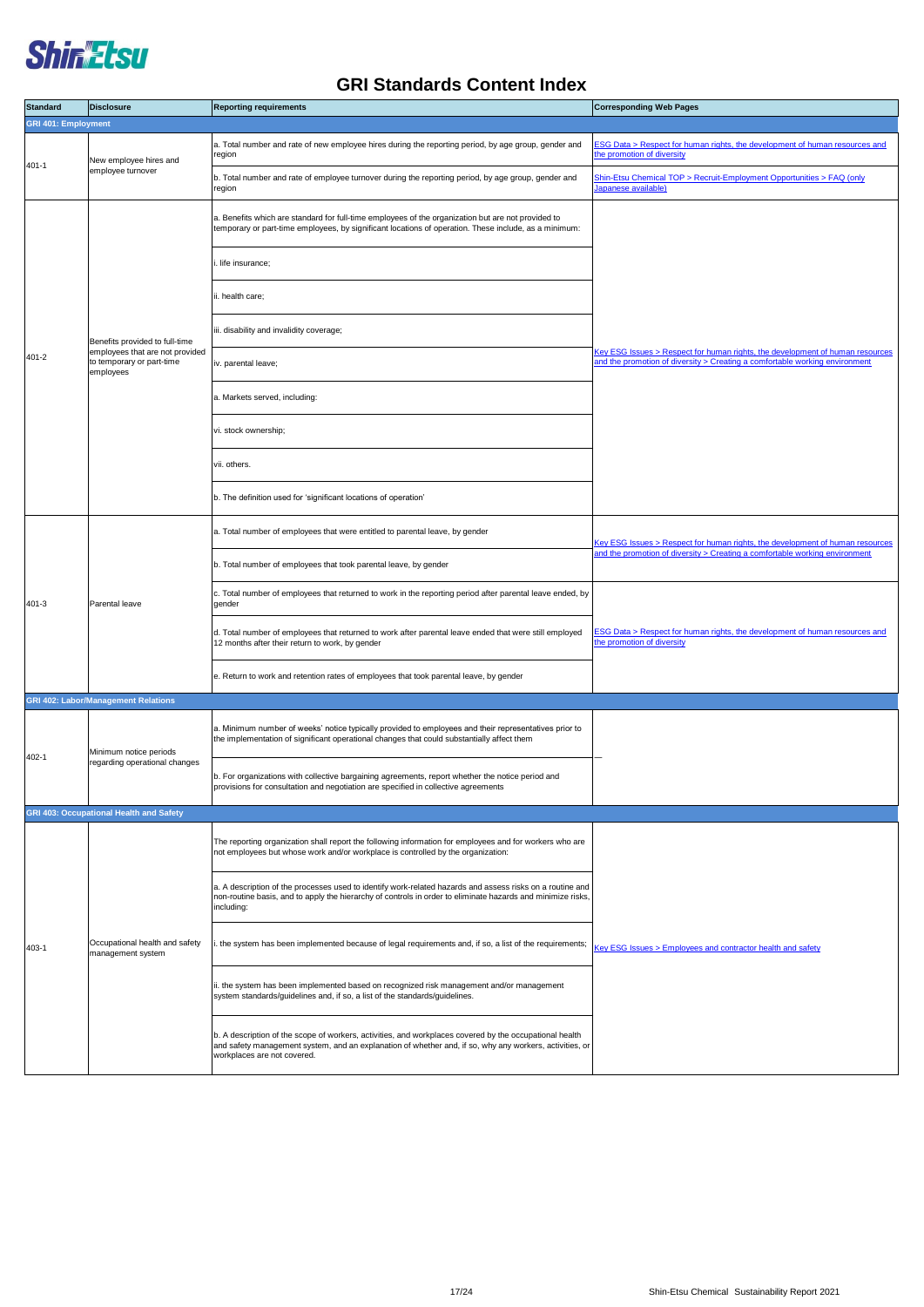

| <b>Standard</b> | <b>Disclosure</b>                                                                             | <b>Reporting requirements</b>                                                                                                                                                                                                                                                                                                                | <b>Corresponding Web Pages</b>                                                                         |
|-----------------|-----------------------------------------------------------------------------------------------|----------------------------------------------------------------------------------------------------------------------------------------------------------------------------------------------------------------------------------------------------------------------------------------------------------------------------------------------|--------------------------------------------------------------------------------------------------------|
|                 |                                                                                               | The reporting organization shall report the following information for employees and for workers who are<br>not employees but whose work and/or workplace is controlled by the organization:                                                                                                                                                  |                                                                                                        |
|                 |                                                                                               | a. A description of the processes used to identify work-related hazards and assess risks on a routine and<br>non-routine basis, and to apply the hierarchy of controls in order to eliminate hazards and minimize risks,<br>ncluding:                                                                                                        |                                                                                                        |
|                 |                                                                                               | how the organization ensures the quality of these processes, including the competency of persons who<br>carry them out;                                                                                                                                                                                                                      |                                                                                                        |
| 403-2           | Hazard identification, risk<br>assessment, and incident<br>investigation                      | . how the results of these processes are used to evaluate and continually improve the occupational<br>health and safety management system.                                                                                                                                                                                                   | Key ESG Issues > Employees and contractor health and safety                                            |
|                 |                                                                                               | . A description of the processes for workers to report work-related hazards and hazardous situations,<br>and an explanation of how workers are protected against reprisals.                                                                                                                                                                  |                                                                                                        |
|                 |                                                                                               | c. A description of the policies and processes for workers to remove themselves from work situations<br>that they believe could cause injury or ill health, and an explanation of how workers are protected against<br>reprisals.                                                                                                            |                                                                                                        |
|                 |                                                                                               | d. A description of the processes used to investigate work-related incidents, including the processes to<br>dentify hazards and assess risks relating to the incidents, to determine corrective actions using the<br>nierarchy of controls, and to determine improvements needed in the occupational health and safety<br>management system. |                                                                                                        |
|                 | Occupational health services                                                                  | The reporting organization shall report the following information for employees and for workers who are<br>not employees but whose work and/or workplace is controlled by the organization:                                                                                                                                                  |                                                                                                        |
| 403-3           |                                                                                               | a. A description of the occupational health services' functions that contribute to the identification and<br>elimination of hazards and minimization of risks, and an explanation of how the organization ensures the<br>quality of these services and facilitates workers' access to them.                                                  | Key ESG Issues > Employees and contractor health and safety > Occupational<br><b>Safety Management</b> |
|                 |                                                                                               | The reporting organization shall report the following information for employees and for workers who are<br>not employees but whose work and/or workplace is controlled by the organization:                                                                                                                                                  |                                                                                                        |
| 403-4           | Worker participation,<br>consultation, and communication<br>on occupational health and safety | a. A description of the processes for worker participation and consultation in the development,<br>mplementation, and evaluation of the occupational health and safety management system, and for<br>providing access to and communicating relevant information on occupational health and safety to<br>workers.                             | Key ESG Issues > Employees and contractor health and safety > Health<br>Considerations                 |
|                 |                                                                                               | o. Where formal joint management–worker health and safety committees exist, a description of their<br>responsibilities, meeting frequency, decision-making authority, and whether and, if so, why any workers<br>are not represented by these committees.                                                                                    |                                                                                                        |
| 403-5           | Worker training on occupational                                                               | The reporting organization shall report the following information for employees and for workers who are<br>not employees but whose work and/or workplace is controlled by the organization:                                                                                                                                                  | Key ESG Issues > Employees and contractor health and safety > Education and                            |
|                 | health and safety                                                                             | a. A description of any occupational health and safety training provided to workers, including generic<br>training as well as training on specific work-related hazards, hazardous activities, or hazardous<br>situations.                                                                                                                   | <b>Drills</b>                                                                                          |
|                 |                                                                                               | The reporting organization shall report the following information for employees and for workers who are<br>not employees but whose work and/or workplace is controlled by the organization:                                                                                                                                                  |                                                                                                        |
| 403-6           | Promotion of worker health                                                                    | a. An explanation of how the organization facilitates workers' access to non-occupational medical and<br>healthcare services, and the scope of access provided.                                                                                                                                                                              | Key ESG Issues > Employees and contractor health and safety > Health<br><b>Considerations</b>          |
|                 |                                                                                               | o. A description of any voluntary health promotion services and programs offered to workers to address<br>major non-work-related health risks, including the specific health risks addressed, and how the<br>organization facilitates workers' access to these services and programs.                                                        |                                                                                                        |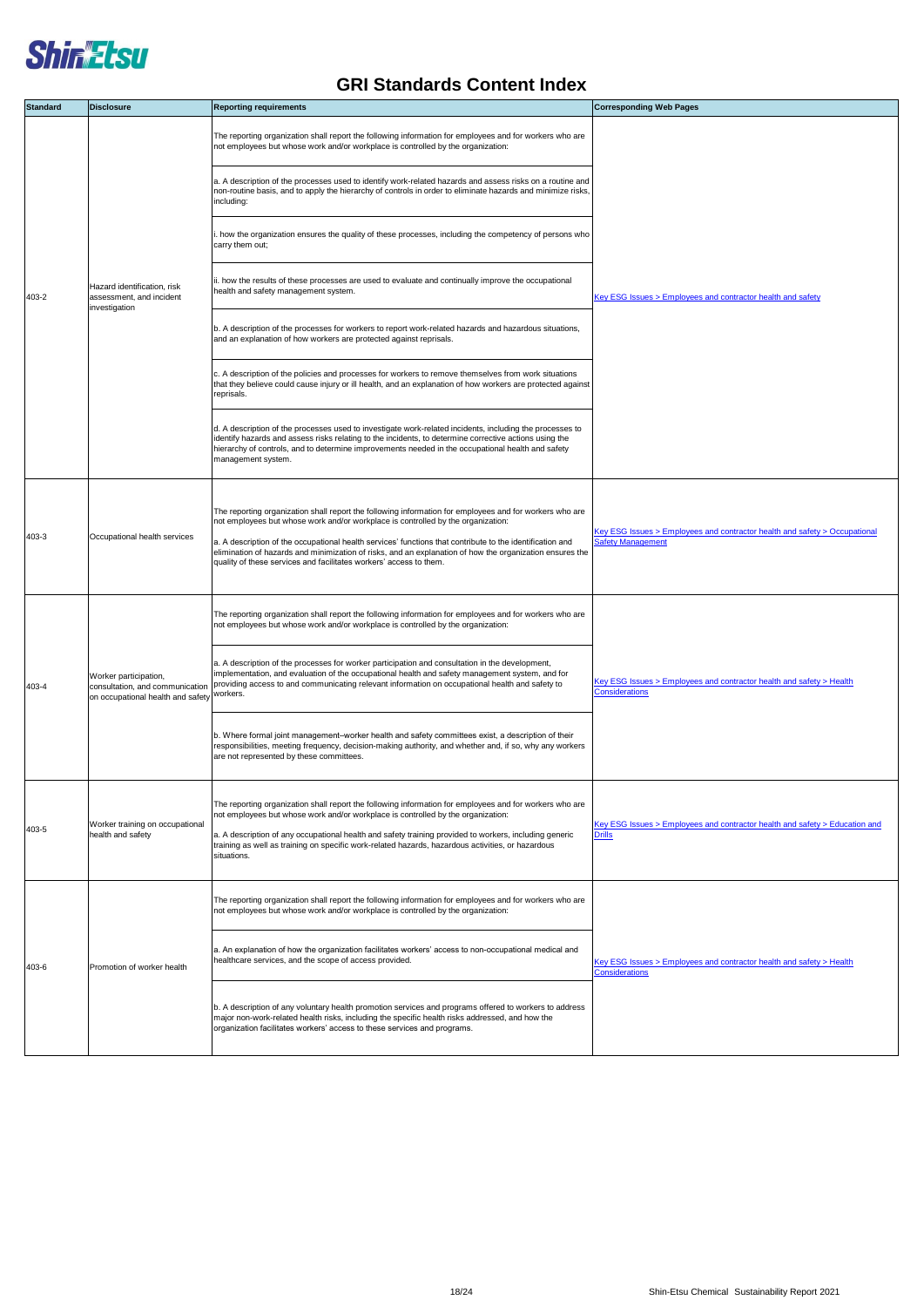

| <b>Standard</b> | <b>Disclosure</b>                                                                                                      | <b>Reporting requirements</b>                                                                                                                                                                                                                                                                                         | <b>Corresponding Web Pages</b>                                  |
|-----------------|------------------------------------------------------------------------------------------------------------------------|-----------------------------------------------------------------------------------------------------------------------------------------------------------------------------------------------------------------------------------------------------------------------------------------------------------------------|-----------------------------------------------------------------|
| 403-7           | Prevention and mitigation of<br>occupational health and safety<br>impacts directly linked by<br>business relationships | a. A description of the organization's approach to preventing or mitigating significant negative<br>occupational health and safety impacts that are directly linked to its operations, products or services by<br>its business relationships, and the related hazards and risks.                                      |                                                                 |
|                 |                                                                                                                        | a. If the organization has implemented an occupational health and safety management system based on<br>legal requirements and/or recognized standards/guidelines:                                                                                                                                                     |                                                                 |
|                 |                                                                                                                        | the number and percentage of all employees and workers who are not employees but whose work<br>and/or workplace is controlled by the organization, who are covered by such a system;                                                                                                                                  |                                                                 |
|                 | Workers covered by an                                                                                                  | ii. the number and percentage of all employees and workers who are not employees but whose work<br>and/or workplace is controlled by the organization, who are covered by such a system that has been<br>internally audited;                                                                                          |                                                                 |
| 403-8           | occupational health and safety<br>management system                                                                    | iii. the number and percentage of all employees and workers who are not employees but whose work<br>and/or workplace is controlled by the organization, who are covered by such a system that has been<br>audited or certified by an external party.                                                                  |                                                                 |
|                 |                                                                                                                        | b. Whether and, if so, why any workers have been excluded from this disclosure, including the types of<br>worker excluded.                                                                                                                                                                                            |                                                                 |
|                 |                                                                                                                        | c. Any contextual information necessary to understand how the data have been compiled, such as any<br>standards, methodologies, and assumptions used.                                                                                                                                                                 |                                                                 |
|                 |                                                                                                                        | a. For all employees:                                                                                                                                                                                                                                                                                                 |                                                                 |
|                 | Work-related injuries                                                                                                  | . The number and rate of fatalities as a result of work-related injury;<br>ii. The number and rate of high-consequence work-related injuries (excluding fatalities);<br>iii. The number and rate of recordable work-related injuries;<br>iv. The main types of work-related injury;<br>v. The number of hours worked. |                                                                 |
|                 |                                                                                                                        | b. For all workers who are not employees but whose work and/or workplace is controlled by the<br>organization:                                                                                                                                                                                                        |                                                                 |
|                 |                                                                                                                        | . The number and rate of fatalities as a result of work-related injury;<br>ii. The number and rate of high-consequence work-related injuries (excluding fatalities);<br>iii. The number and rate of recordable work-related injuries;<br>iv. The main types of work-related injury;<br>v. The number of hours worked. |                                                                 |
| 403-9           |                                                                                                                        | c. The work-related hazards that pose a risk of high-consequence injury, including:                                                                                                                                                                                                                                   | <b>ESG Data &gt; Employees and contractor health and safety</b> |
|                 |                                                                                                                        | . how these hazards have been determined;<br>ii. which of these hazards have caused or contributed to high-consequence injuries during the reporting<br>period;<br>iii. actions taken or underway to eliminate these hazards and minimize risks using the hierarchy of<br>controls.                                   |                                                                 |
|                 |                                                                                                                        | d. Any actions taken or underway to eliminate other work-related hazards and minimize risks using the<br>hierarchy of controls.                                                                                                                                                                                       |                                                                 |
|                 |                                                                                                                        | e. Whether the rates have been calculated based on 200,000 or 1,000,000 hours worked.                                                                                                                                                                                                                                 |                                                                 |
|                 |                                                                                                                        | . Whether and, if so, why any workers have been excluded from this disclosure, including the types of<br>worker excluded.                                                                                                                                                                                             |                                                                 |
|                 |                                                                                                                        | g. Any contextual information necessary to understand how the data have been compiled, such as any<br>standards, methodologies, and assumptions used.                                                                                                                                                                 |                                                                 |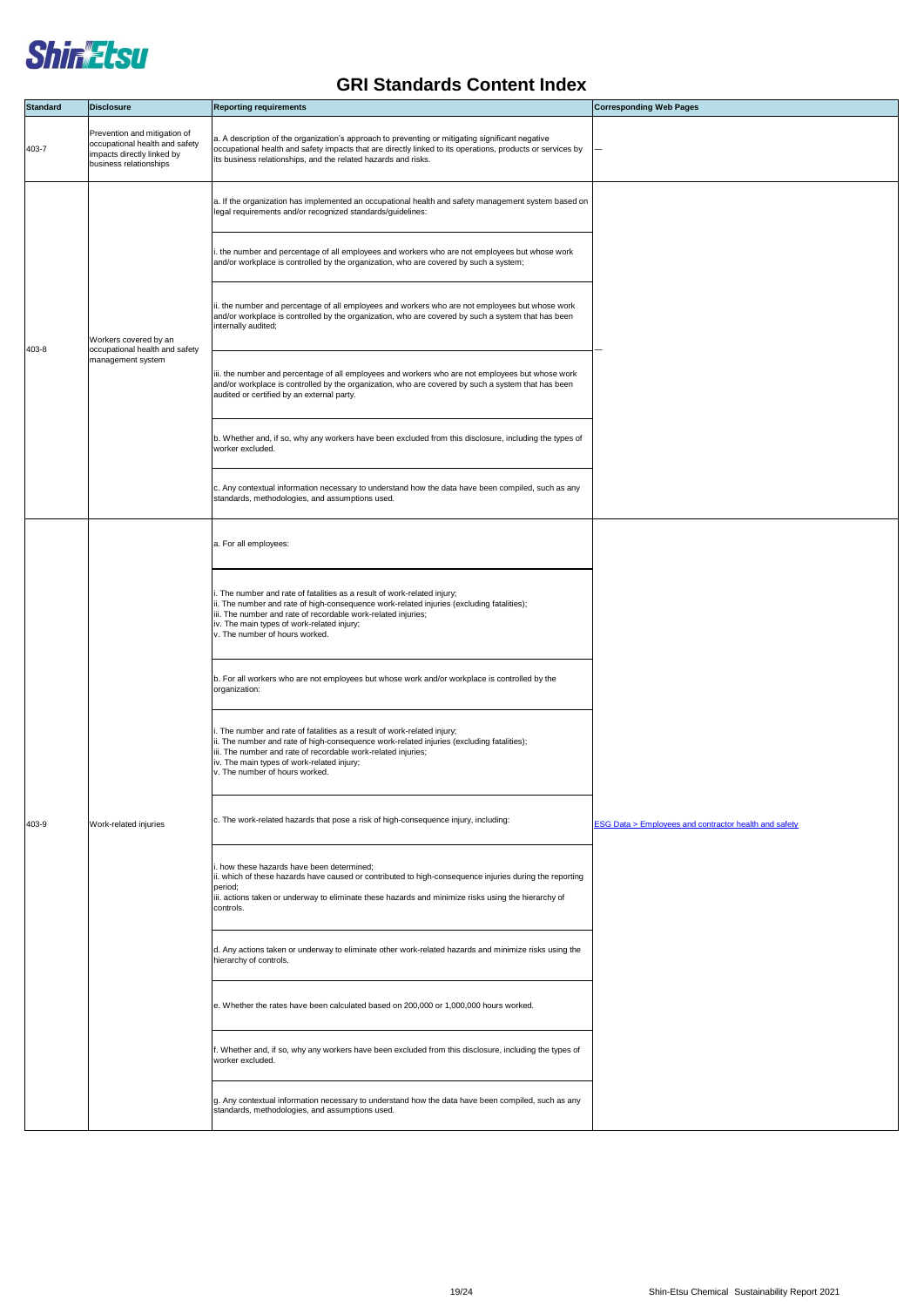

| <b>Standard</b> | Disclosure                                                                                 | <b>Reporting requirements</b>                                                                                                                                                                                                                                            | <b>Corresponding Web Pages</b>                                                                            |
|-----------------|--------------------------------------------------------------------------------------------|--------------------------------------------------------------------------------------------------------------------------------------------------------------------------------------------------------------------------------------------------------------------------|-----------------------------------------------------------------------------------------------------------|
|                 |                                                                                            | a. For all employees:                                                                                                                                                                                                                                                    |                                                                                                           |
|                 |                                                                                            | The number of fatalities as a result of work-related ill health;<br>i. The number of cases of recordable work-related ill health;<br>iii. The main types of work-related ill health.                                                                                     |                                                                                                           |
|                 |                                                                                            | b. For all workers who are not employees but whose work and/or workplace is controlled by the<br>organization:                                                                                                                                                           |                                                                                                           |
|                 |                                                                                            | . The number of fatalities as a result of work-related ill health;<br>i. The number of cases of recordable work-related ill health;<br>iii. The main types of work-related ill health.                                                                                   |                                                                                                           |
| 403-10          | Work-related ill health                                                                    | c. The work-related hazards that pose a risk of ill health, including:                                                                                                                                                                                                   | ESG Data > The foundation of all activities: legal compliance, fair corporate<br>activities               |
|                 |                                                                                            | . how these hazards have been determined;<br>. which of these hazards have caused or contributed to cases of ill health during the reporting period;<br>iii. actions taken or underway to eliminate these hazards and minimize risks using the hierarchy of<br>controls. |                                                                                                           |
|                 |                                                                                            | d. Whether and, if so, why any workers have been excluded from this disclosure, including the<br>types of worker excluded.                                                                                                                                               |                                                                                                           |
|                 |                                                                                            | e. Any contextual information necessary to understand how the data have been compiled, such as any<br>standards, methodologies, and assumptions used.a. For all employees:                                                                                               |                                                                                                           |
|                 | <b>GRI 404: Training and Education</b>                                                     |                                                                                                                                                                                                                                                                          |                                                                                                           |
|                 |                                                                                            | a. Average hours of training that the organization's employees have undertaken during the reporting<br>period, by:                                                                                                                                                       |                                                                                                           |
| 404-1           | Average hours of training per<br>year per employee                                         | i. gender;                                                                                                                                                                                                                                                               |                                                                                                           |
|                 |                                                                                            | . employee category                                                                                                                                                                                                                                                      |                                                                                                           |
| 404-2           | Programs for upgrading<br>employee skills and transition                                   | a. Type and scope of programs implemented and assistance provided to upgrade employee skills                                                                                                                                                                             | Key ESG Issues > Respect for human rights, the development of human resources                             |
|                 | assistance programs                                                                        | b. Transition assistance programs provided to facilitate continued employability and the management of<br>career endings resulting from retirement or termination of employment                                                                                          | and the promotion of diversity > Human resource development                                               |
| 404-3           | Percentage of employees<br>receiving regular performance<br>and career development reviews | a. Percentage of total employees by gender and by employee category who received a regular<br>performance and career development review during the reporting period                                                                                                      |                                                                                                           |
|                 | <b>GRI 405: Diversity and Equal Opportunity</b>                                            |                                                                                                                                                                                                                                                                          |                                                                                                           |
|                 |                                                                                            | a. Percentage of individuals within the organization's governance bodies in each of the following diversity<br>categories:                                                                                                                                               |                                                                                                           |
|                 |                                                                                            | . Gender;                                                                                                                                                                                                                                                                |                                                                                                           |
|                 |                                                                                            | i. Age group: under 30 years old, 30-50 years old, over 50 years old;                                                                                                                                                                                                    |                                                                                                           |
| 405-1           | Diversity of governance bodies<br>and employees                                            | iii. Other indicators of diversity where relevant (such as minority or vulnerable groups)                                                                                                                                                                                | ESG Data > Respect for human rights, the development of human resources and<br>the promotion of diversity |
|                 |                                                                                            | b. Percentage of employees per employee category in each of the following diversity categories:                                                                                                                                                                          |                                                                                                           |
|                 |                                                                                            | Gender;                                                                                                                                                                                                                                                                  |                                                                                                           |
|                 |                                                                                            | i. Age group: under 30 years old, 30-50 years old, over 50 years old;                                                                                                                                                                                                    |                                                                                                           |
|                 |                                                                                            | iii. Other indicators of diversity where relevant (such as minority or vulnerable groups)                                                                                                                                                                                |                                                                                                           |
| 405-2           | Ratio of basic salary and                                                                  | a. Ratio of the basic salary and remuneration of women to men for each employee category, by<br>significant locations of operation                                                                                                                                       |                                                                                                           |
|                 | remuneration of women to men                                                               | b. The definition used for 'significant locations of operation'                                                                                                                                                                                                          |                                                                                                           |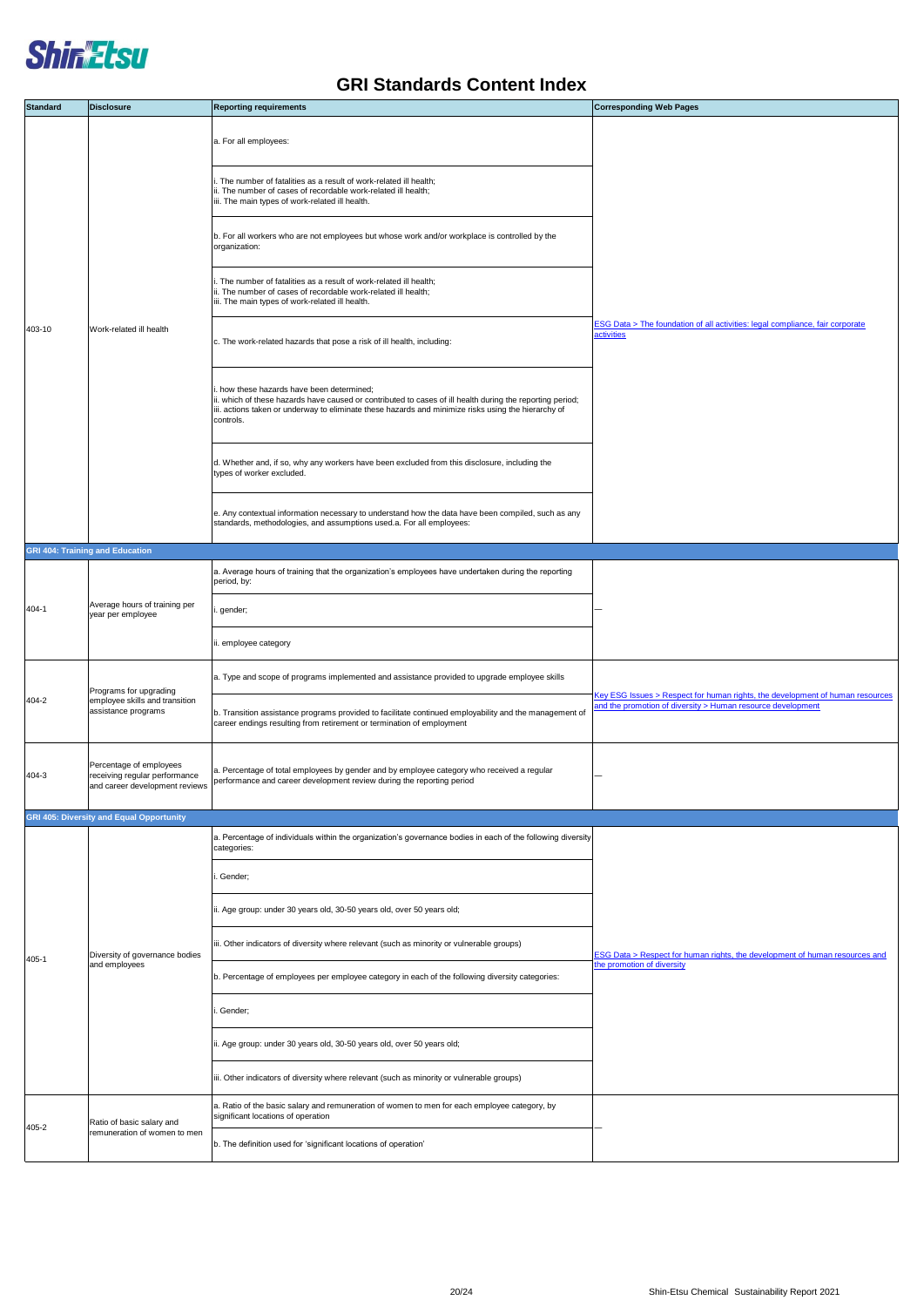

| <b>Standard</b>                    | <b>Disclosure</b>                                                                                                       | <b>Reporting requirements</b>                                                                                                                                                  | <b>Corresponding Web Pages</b>                                     |
|------------------------------------|-------------------------------------------------------------------------------------------------------------------------|--------------------------------------------------------------------------------------------------------------------------------------------------------------------------------|--------------------------------------------------------------------|
| <b>GRI 406: Non-discrimination</b> |                                                                                                                         |                                                                                                                                                                                |                                                                    |
|                                    |                                                                                                                         | a. Total number of incidents of discrimination during the reporting period                                                                                                     |                                                                    |
|                                    |                                                                                                                         | .Status of the incidents and actions taken with reference to the following:                                                                                                    |                                                                    |
|                                    | Incidents of discrimination and                                                                                         | Incident reviewed by the organization;                                                                                                                                         |                                                                    |
| 406-1                              | corrective actions taken                                                                                                | Remediation plans being implemented;                                                                                                                                           |                                                                    |
|                                    |                                                                                                                         | . Remediation plans that have been implemented, with results reviewed through routine internal<br>management review processes;                                                 |                                                                    |
|                                    |                                                                                                                         | v. Incident no longer subject to action.                                                                                                                                       |                                                                    |
|                                    | GRI 407: Freedom of Association and Collective Bargaining                                                               |                                                                                                                                                                                |                                                                    |
|                                    | Operations and suppliers in<br>which the right to freedom of<br>association and collective<br>bargaining may be at risk | a. Operations and suppliers in which workers' rights to exercise freedom of association or collective<br>bargaining may be violated or at significant risk either in terms of: |                                                                    |
| 407-1                              |                                                                                                                         | type of operation (such as manufacturing plant) and supplier;                                                                                                                  | <b>Shin-Etsu Group Key ESG Issues &gt; Risks and Opportunities</b> |
|                                    |                                                                                                                         | . countries or geographic areas with operations and suppliers considered at risk.                                                                                              |                                                                    |
|                                    |                                                                                                                         | . Measures taken by the organization in the reporting period intended to support rights to exercise<br>freedom of association and collective bargaining                        |                                                                    |
| <b>GRI 408: Child Labor</b>        |                                                                                                                         |                                                                                                                                                                                |                                                                    |
|                                    |                                                                                                                         | a. Operations and suppliers considered to have significant risk for incidents of:                                                                                              |                                                                    |
|                                    |                                                                                                                         | child labor;                                                                                                                                                                   |                                                                    |
| 408-1                              |                                                                                                                         | . young workers exposed to hazardous work.                                                                                                                                     |                                                                    |
|                                    | Operations and suppliers at<br>significant risk for incidents of<br>child labor                                         | b. Operations and suppliers considered to have significant risk for incidents of child labor either in terms<br>of:                                                            | Shin-Etsu Group Key ESG Issues > Risks and Opportunities           |
|                                    |                                                                                                                         | type of operation (such as manufacturing plant) and supplier;                                                                                                                  |                                                                    |
|                                    |                                                                                                                         | countries or geographic areas with operations and suppliers considered at risk.                                                                                                |                                                                    |
|                                    |                                                                                                                         | c. Measures taken by the organization in the reporting period intended to contribute to the effective                                                                          |                                                                    |

|                                            |                                                                                                | abolition of child labor                                                                                                                                                      |                                                                    |  |  |  |  |
|--------------------------------------------|------------------------------------------------------------------------------------------------|-------------------------------------------------------------------------------------------------------------------------------------------------------------------------------|--------------------------------------------------------------------|--|--|--|--|
| <b>GRI 409: Forced or Compulsory Labor</b> |                                                                                                |                                                                                                                                                                               |                                                                    |  |  |  |  |
| 409-1                                      | Operations and suppliers at<br>significant risk for incidents of<br>forced or compulsory labor | a. Operations and suppliers considered to have significant risk for incidents of forced or compulsory<br>labor either in terms of:                                            | <b>Shin-Etsu Group Key ESG Issues &gt; Risks and Opportunities</b> |  |  |  |  |
|                                            |                                                                                                | type of operation (such as manufacturing plant) and supplier;                                                                                                                 |                                                                    |  |  |  |  |
|                                            |                                                                                                | ii. countries or geographic areas with operations and suppliers considered at risk                                                                                            |                                                                    |  |  |  |  |
|                                            |                                                                                                | . Measures taken by the organization in the reporting period intended to contribute to the elimination of<br>all forms of forced or compulsory labor                          |                                                                    |  |  |  |  |
| <b>GRI 410: Security Practices</b>         |                                                                                                |                                                                                                                                                                               |                                                                    |  |  |  |  |
| 410-1                                      | Security personnel trained in<br>human rights policies or<br>procedures                        | a. Percentage of security personnel who have received formal training in the organization's human rights<br>policies or specific procedures and their application to security |                                                                    |  |  |  |  |
|                                            |                                                                                                | b. Whether training requirements also apply to third-party organizations providing security personnel                                                                         |                                                                    |  |  |  |  |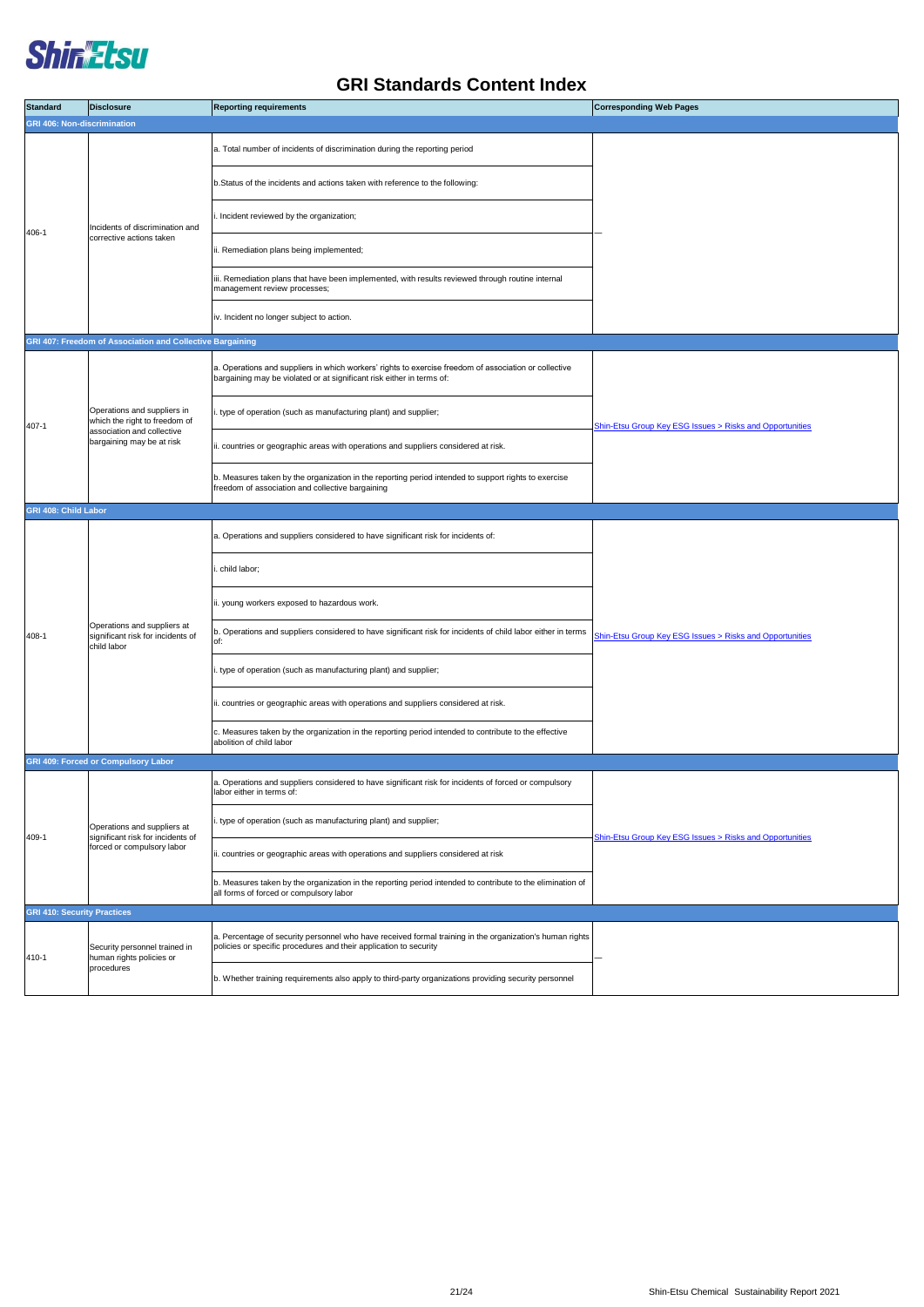

| <b>Standard</b>                   | <b>Disclosure</b>                                                                               | <b>Reporting requirements</b>                                                                                                                                                                                                  | <b>Corresponding Web Pages</b>                                                                                                             |
|-----------------------------------|-------------------------------------------------------------------------------------------------|--------------------------------------------------------------------------------------------------------------------------------------------------------------------------------------------------------------------------------|--------------------------------------------------------------------------------------------------------------------------------------------|
|                                   | <b>GRI 411: Rights of Indigenous Peoples</b>                                                    |                                                                                                                                                                                                                                |                                                                                                                                            |
| 411-1                             | Incidents of violations involving<br>rights of indigenous peoples                               | a. Total number of identified incidents of violations involving the rights of indigenous peoples during the<br>reporting period                                                                                                |                                                                                                                                            |
|                                   |                                                                                                 | b. Status of the incidents and actions taken with reference to the following:                                                                                                                                                  |                                                                                                                                            |
|                                   |                                                                                                 | Incident reviewed by the organization;                                                                                                                                                                                         |                                                                                                                                            |
|                                   |                                                                                                 | Remediation plans being implemented;                                                                                                                                                                                           |                                                                                                                                            |
|                                   |                                                                                                 | ii. Remediation plans that have been implemented, with results reviewed through routine internal<br>management review processes;                                                                                               |                                                                                                                                            |
|                                   |                                                                                                 | iv. Incident no longer subject to action.                                                                                                                                                                                      |                                                                                                                                            |
|                                   | <b>GRI 412: Human Rights Assessment</b>                                                         |                                                                                                                                                                                                                                |                                                                                                                                            |
| 412-1                             | Operations that have been<br>subject to human rights reviews<br>or impact assessments           | a. Total number and percentage of operations that have been subject to human rights reviews or human   Key ESG Issues > Respect for human rights, the development of human resources<br>rights impact assessments, by country. | and the promotion of diversity > Respect for human rights                                                                                  |
| 412-2                             | Significant investment<br>agreements and contracts that<br>include human rights clauses or      | a. Total number and percentage of significant investment agreements and contracts that include human<br>rights clauses or that underwent human rights screening                                                                | Key ESG Issues > Respect for human rights, the development of human resources<br>and the promotion of diversity > Respect for human rights |
|                                   | that underwent human rights<br>screening                                                        | b. The definition used for 'significant investment agreements'                                                                                                                                                                 |                                                                                                                                            |
| 412-3                             | Significant investment<br>agreements and contracts that<br>include human rights clauses or      | a. Total number and percentage of significant investment agreements and contracts that include human<br>rights clauses or that underwent human rights screening.                                                               |                                                                                                                                            |
|                                   | that underwent human rights<br>screening                                                        | b. The definition used for 'significant investment agreements'.                                                                                                                                                                |                                                                                                                                            |
| <b>GRI 413: Local Communities</b> |                                                                                                 |                                                                                                                                                                                                                                |                                                                                                                                            |
|                                   |                                                                                                 | a. Percentage of operations with implemented local community engagement, impact assessments,<br>and/or development programs, including the use of:                                                                             |                                                                                                                                            |
|                                   |                                                                                                 | social impact assessments, including gender impact assessments, based on participatory processes;                                                                                                                              |                                                                                                                                            |
|                                   |                                                                                                 | environmental impact assessments and ongoing monitoring;                                                                                                                                                                       |                                                                                                                                            |
|                                   | Operations with local community                                                                 | iii. public disclosure of results of environmental and social impact assessments;                                                                                                                                              |                                                                                                                                            |
| 413-1                             | engagement, impact<br>assessments, and development<br>programs                                  | iv. local community development programs based on local communities' needs;                                                                                                                                                    |                                                                                                                                            |
|                                   |                                                                                                 | v. stakeholder engagement plans based on stakeholder mapping;                                                                                                                                                                  |                                                                                                                                            |
|                                   |                                                                                                 | vi. broad based local community consultation committees and processes that include vulnerable groups;                                                                                                                          |                                                                                                                                            |
|                                   |                                                                                                 | vii. works councils, occupational health and safety committees and other worker representation bodies to<br>deal with impacts;                                                                                                 |                                                                                                                                            |
|                                   |                                                                                                 | viii. formal local community grievance processes.                                                                                                                                                                              |                                                                                                                                            |
|                                   | Operations with significant actual<br>and potential negative impacts on i.<br>local communities | a. Operations with significant actual and potential negative impacts on local communities, including:                                                                                                                          |                                                                                                                                            |
| 413-2                             |                                                                                                 | the location of the operations;                                                                                                                                                                                                |                                                                                                                                            |
|                                   |                                                                                                 | the significant actual and potential negative impacts of operations.                                                                                                                                                           |                                                                                                                                            |
|                                   | <b>GRI 414: Supplier Social Assessment</b>                                                      |                                                                                                                                                                                                                                |                                                                                                                                            |
| 414-1                             | New suppliers that were<br>screened using social criteria                                       | a. Percentage of new suppliers that were screened using social criteria                                                                                                                                                        |                                                                                                                                            |
| 414-2                             | Negative social impacts in the<br>supply chain and actions taken                                | a.Number of suppliers assessed for social impacts                                                                                                                                                                              |                                                                                                                                            |
|                                   |                                                                                                 | b. Number of suppliers identified as having significant actual and potential negative social impacts                                                                                                                           |                                                                                                                                            |
|                                   |                                                                                                 | c. Significant actual and potential negative social impacts identified in the supply chain                                                                                                                                     | <b>Shin-Etsu Group Key ESG Issues &gt; Risks and Opportunities</b>                                                                         |
|                                   |                                                                                                 | d. Percentage of suppliers identified as having significant actual and potential negative social impacts<br>with which improvements were agreed upon as a result of assessment                                                 |                                                                                                                                            |
|                                   |                                                                                                 | e. Percentage of suppliers identified as having significant actual and potential negative social impacts<br>with which relationships were terminated as a result of assessment, and why                                        |                                                                                                                                            |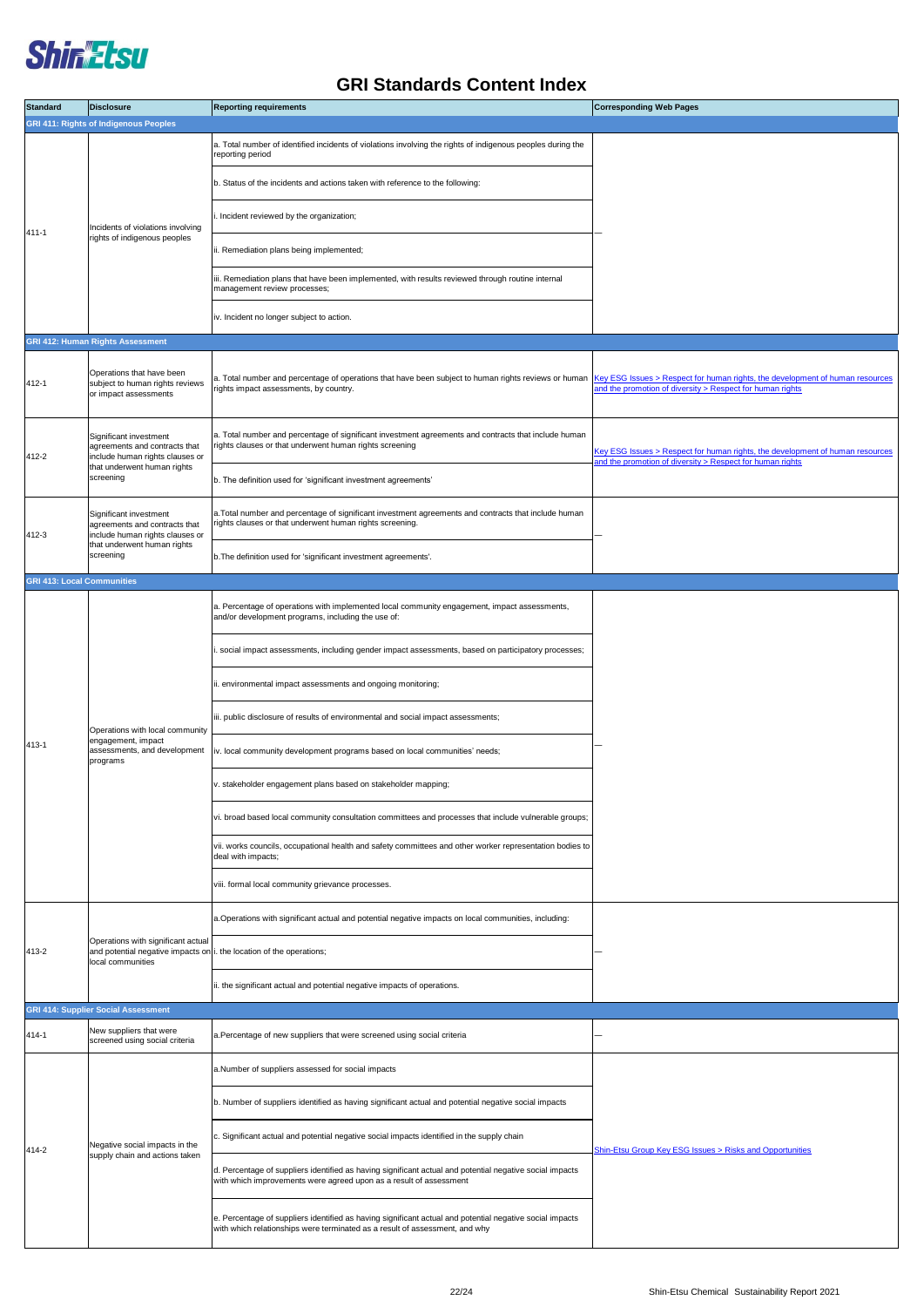

| <b>Standard</b>               | <b>Disclosure</b>                                                                                   | <b>Reporting requirements</b>                                                                                                                                                                | <b>Corresponding Web Pages</b>                                           |
|-------------------------------|-----------------------------------------------------------------------------------------------------|----------------------------------------------------------------------------------------------------------------------------------------------------------------------------------------------|--------------------------------------------------------------------------|
| <b>GRI 415: Public Policy</b> |                                                                                                     |                                                                                                                                                                                              |                                                                          |
| 415-1                         | Political contributions                                                                             | a. Total monetary value of financial and in-kind political contributions made directly and indirectly by the<br>organization by country and recipient/beneficiary                            | <b>ESG Data &gt; Corporate Goverenance</b>                               |
|                               |                                                                                                     | b. If applicable, how the monetary value of in-kind contributions was estimated                                                                                                              |                                                                          |
|                               | <b>GRI 416: Customer Health and Safety</b>                                                          |                                                                                                                                                                                              |                                                                          |
| 416-1                         | Assessment of the health and<br>safety impacts of product and<br>service categories                 | a. Percentage of significant product and service categories for which health and safety impacts are<br>assessed for improvement.                                                             | Key ESG Issues > Product quality improvements and product safety control |
| 416-2                         | Incidents of non-compliance<br>concerning the health and safety<br>impacts of products and services | a. Total number of incidents of non-compliance with regulations and/or voluntary codes concerning the<br>health and safety impacts of products and services within the reporting period, by: | NA                                                                       |
|                               |                                                                                                     | incidents of non-compliance with regulations resulting in a fine or penalty;                                                                                                                 |                                                                          |
|                               |                                                                                                     | ii. incidents of non-compliance with regulations resulting in a warning;                                                                                                                     |                                                                          |
|                               |                                                                                                     | iii. incidents of non-compliance with voluntary codes.                                                                                                                                       |                                                                          |
|                               |                                                                                                     | b. If the organization has not identified any non-compliance with regulations and/or voluntary codes, a<br>brief statement of this fact is sufficient                                        |                                                                          |
|                               | <b>GRI 417: Marketing and Labeling</b>                                                              |                                                                                                                                                                                              |                                                                          |
|                               |                                                                                                     | a. Whether each of the following types of information is required by the organization's procedures for<br>product and service information and labeling:                                      | Key ESG Issues > Product quality improvements and product safety control |
|                               |                                                                                                     | The sourcing of components of the product or service;                                                                                                                                        |                                                                          |
|                               |                                                                                                     | ii. Content, particularly with regard to substances that might produce an environmental or social impact;                                                                                    |                                                                          |
| 417-1                         | Requirements for product and<br>service information and labeling                                    | iii. Safe use of the product or service;                                                                                                                                                     |                                                                          |
|                               |                                                                                                     | iv. Disposal of the product and environmental or social impacts;                                                                                                                             |                                                                          |
|                               |                                                                                                     | v. Other (explain)                                                                                                                                                                           |                                                                          |
|                               |                                                                                                     | b. Percentage of significant product or service categories covered by and assessed for compliance with<br>such procedures                                                                    |                                                                          |
|                               | Incidents of non-compliance<br>concerning product and service<br>information and labeling           | a. Total number of incidents of non-compliance with regulations and/or voluntary codes concerning<br>product and service information and labeling, by:                                       |                                                                          |
|                               |                                                                                                     | incidents of non-compliance with regulations resulting in a fine or penalty;                                                                                                                 | <b>NA</b>                                                                |
| 417-2                         |                                                                                                     | ii. incidents of non-compliance with regulations resulting in a warning;                                                                                                                     |                                                                          |
|                               |                                                                                                     | iii. incidents of non-compliance with voluntary codes.                                                                                                                                       |                                                                          |
|                               |                                                                                                     | b. If the organization has not identified any non-compliance with regulations and/or voluntary codes, a<br>brief statement of this fact is sufficient.                                       |                                                                          |
| 417-3                         | Incidents of non-compliance<br>concerning marketing<br>communications                               | a. Total number of incidents of non-compliance with regulations and/or voluntary codes concerning<br>marketing communications, including advertising, promotion, and sponsorship, by:        | <b>NA</b>                                                                |
|                               |                                                                                                     | incidents of non-compliance with regulations resulting in a fine or penalty;                                                                                                                 |                                                                          |
|                               |                                                                                                     | ii. incidents of non-compliance with regulations resulting in a warning;                                                                                                                     |                                                                          |
|                               |                                                                                                     | iii. incidents of non-compliance with voluntary codes.                                                                                                                                       |                                                                          |
|                               |                                                                                                     | o. If the organization has not identified any non-compliance with regulations and/or voluntary codes, a<br>brief statement of this fact is sufficient                                        |                                                                          |